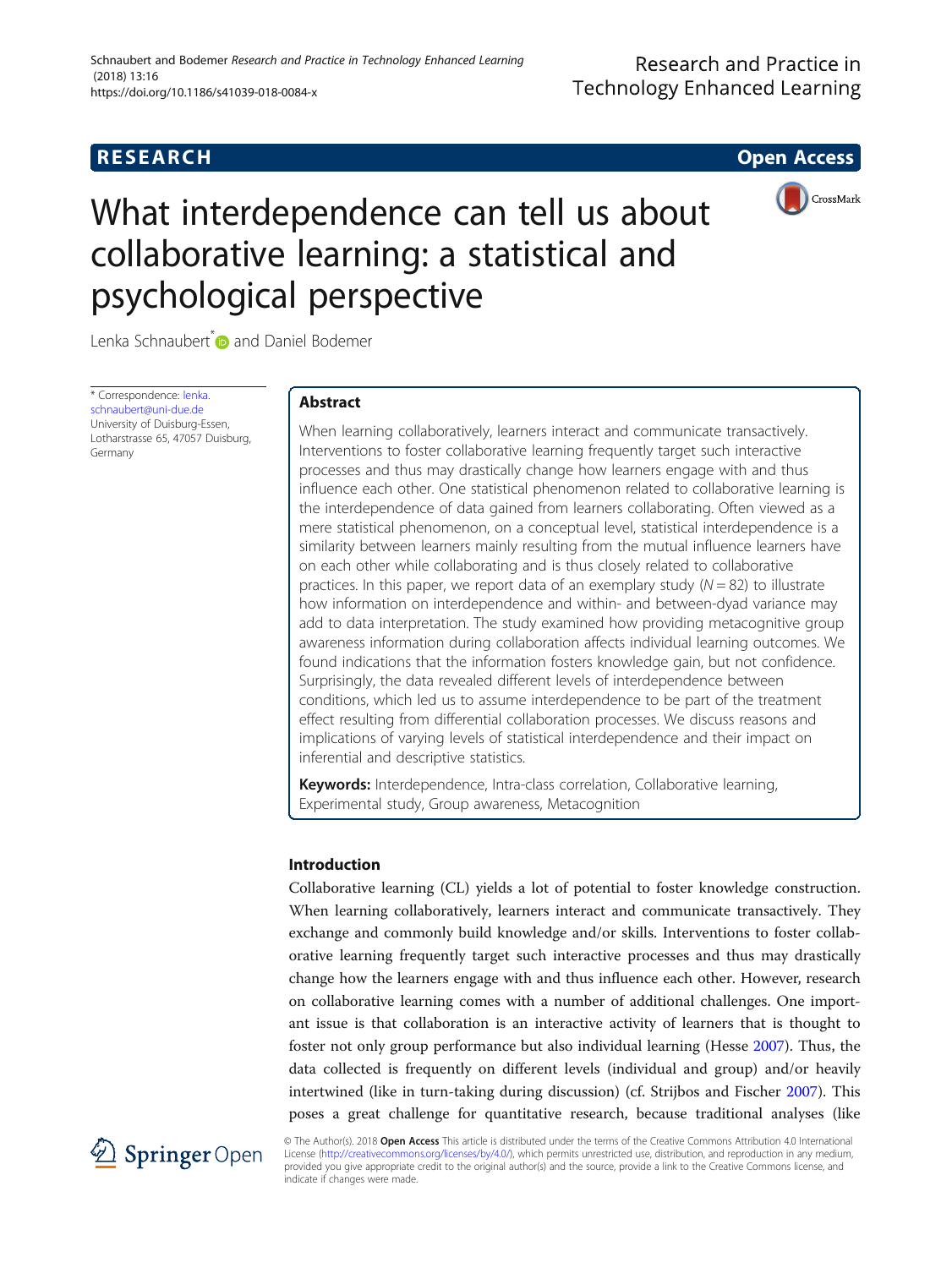ANOVAS) require independent data and are not designed to handle statistical interdependence (cf. Janssen et al. [2011\)](#page-16-0).

While there have been promising developments like multi-level approaches to deal with hierarchical data, these approaches are often limited especially when working with dyadic data and/or require high standards like large sample sizes (Janssen et al. [2011](#page-16-0); Nezlek et al. [2006\)](#page-17-0). Thus, dealing with hierarchical data usually comprises of testing for interdependence using for example the intra-class correlation (ICC) before deciding on an appropriate strategy. If the ICC indicates practically relevant levels of interdependence, the data is analyzed accordingly by accounting for the non-independence (Cress [2008](#page-16-0)). There are different ways to handle interdependence (cf. Janssen et al. [2011](#page-16-0)). For example, data is sometimes analyzed on group level loosing information about individual data; however, this approach may have downsides (e.g., increasing the risk of type 2 errors by losing statistical power due to reduced sample size). Recently, more and more researchers use multi-level approaches to account for interdependence. However, dyadic data provides a special challenge for the later, since the usual regression-based approaches are not appropriate (Kenny and Kashy [2011\)](#page-16-0). If the data shows no signs of interdependence, statistically, the dyads do not have to be taken into consideration and independence may be assumed. While this often solves analytical problems, theoretically, this may be a short-sighted perspective. To get to the bottom of this, we first need to take a closer look at what statistical interdependence means statistically, but also conceptually.

Statistically, interdependence means that data (for example of specific subjects within a sample) is correlated; in CL research, this is usually measured with the intra-class correlation coefficient (ICC) (Griffin and Gonzalez [1995;](#page-16-0) Kenny et al. [2006](#page-17-0); Shrout and Fleiss [1979\)](#page-17-0). The ICC measures the percentage of variance due to belonging to the same group or dyad. One interpretation is thus, how much of the variance between subjects may be explained by the (random) dyad factor (Gonzalez and Griffin [2012](#page-16-0); Griffin and Gonzalez [1995](#page-16-0); Kenny et al. [2006](#page-17-0)). Thus, the more similar members of a dyad are (in comparison to members of the whole sample), the higher the value. Conceptually, positive statistical interdependence resulting from collaboration describes a similarity between learners that had been in the same group or dyad during collaboration.

To grasp the theoretical/psychological meaning of statistical interdependence within CL research, it is important to take a look at how interdependence occurs within collaborative learning scenarios. Statistical interdependence of learners after collaboration may have various causes. According to Cress ([2008](#page-16-0)), assuming random assignments to a group or dyad (no compositional effects), these causes are common fate and reciprocal influence. Common fate refers to unique experiences learners in a group share during collaboration by being confronted with the same influences within the learning environment, e.g., when following the same discussion thread or listening to the same arguments. Taking this further, within CL, learners are supposed to actively interact and thus influence each other; this is known as reciprocal influence. Thus, learners influence each other's cognitions, motivation, and behavior, which may lead to both greater differences between groups and convergence within the groups. Within CL research, reciprocal influence is important not only because it is the main cause of interdependence (Bonito [2002](#page-16-0); Cress [2008](#page-16-0)), but because it is the core of collaboration.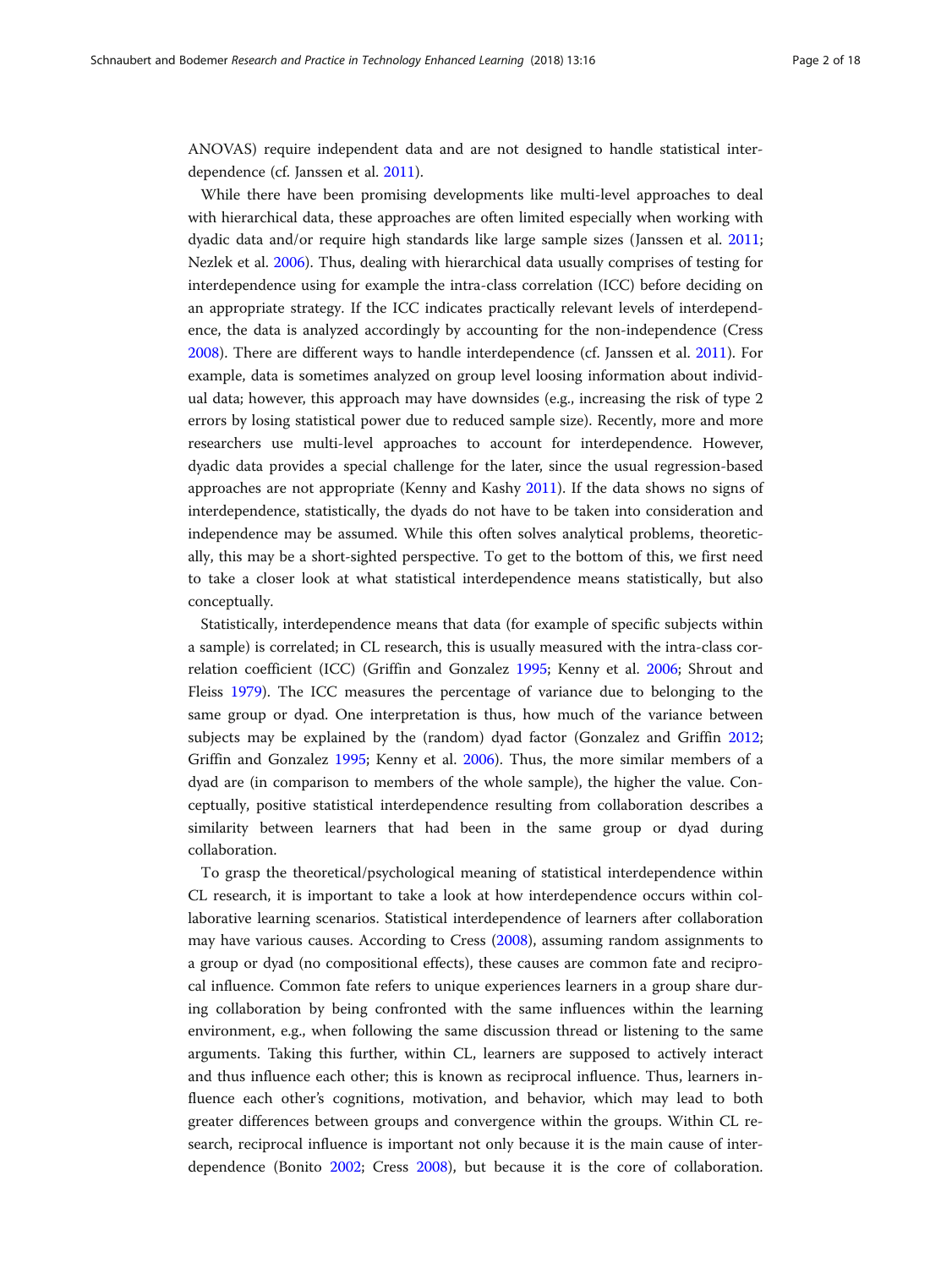However, interdependence is not only a phenomenon observed within collaborative learning processes but also within individual learning outcomes that rely on collaboration processes. Depending on the outcomes measured, results of collaborative efforts may be heavily interdependent between learners in a group or dyad due to mutual influence caused by interactive processes. While these processes do not have to cause statistical interdependence that is visible in the data a researcher is interested in, conceptually, interrelations should be expected for variables directly related to collaborative practices. Especially learning outcomes like knowledge are expected to be highly impacted by knowledge exchange and mutual knowledge building processes as they highly depend on interactive processes.

For example, imagine a scenario with all learners having unique prior knowledge on a subject and being brought together in dyads in an environment designed to share their knowledge and build a common knowledge base. The learning partners then start exchanging their knowledge by externalizing internal cognitive information for the group's benefit and by perceiving observable group level activities. Ideally, they each share (i.e., externalize) all relevant content information they possess on the subject, while processing, comprehending, and elaborating on the information (Buder [2017](#page-16-0)). Further, they might detect misconceptions and correct them together. In this scenario, the content of their knowledge after collaboration would be rather similar due to convergence (Weinberger et al. [2007\)](#page-17-0). Additionally, their levels of knowledge would be interdependent since the amount of shared information contributes to the amount of knowledge they have on the subject. Moreover, if we assume reciprocal processes, collaboration should benefit both learners similarly, albeit not identically. For example, high-quality collaboration should benefit both learners, while poor strategic decisions should hamper learning for both. Of course, going beyond knowledge exchange and toward collaborative knowledge building activities, the relation between the collaborative activities and interdependence of outcomes are even more pronounced, since these processes rely on transactivity (cf. Teasley [1997](#page-17-0)). Obviously, there are other scenarios in which learning processes are not balanced, but for example complementary or unilateral. In these scenarios where the collaborative processes lack reciprocity, learners may profit very differently. However, even within less reciprocal settings, learners may influence each other in a unique way that fosters interdependence: a weak learner might for example profit from a more knowledgeable partner not only by internalizing the information given by the partner but also by adopting the other one's thought processes. In such a scenario, learning outcomes may be highly interdependent even though learner partners profit from collaboration very differently.

Even though the mechanisms behind interdependent data may highly depend on the concept measured and on the processes expected within collaboration, whenever interor even transactive learning activities occur, a certain degree of interdependence can be expected in outcomes directly related to collaborative practices. Thus, although not definitive, a lack of interdependence may indicate an undesirable lack of such collaborative processes. A lack of interdependence may indicate problems with the theoretical assumptions about collaborative practices and/or with the actual collaboration processes happening within the experimental design and should be critically addressed. Although some researchers point out that interdependence should be studied and not merely eliminated (e.g., Gonzalez and Griffin [2012](#page-16-0)) and reciprocal influence—a major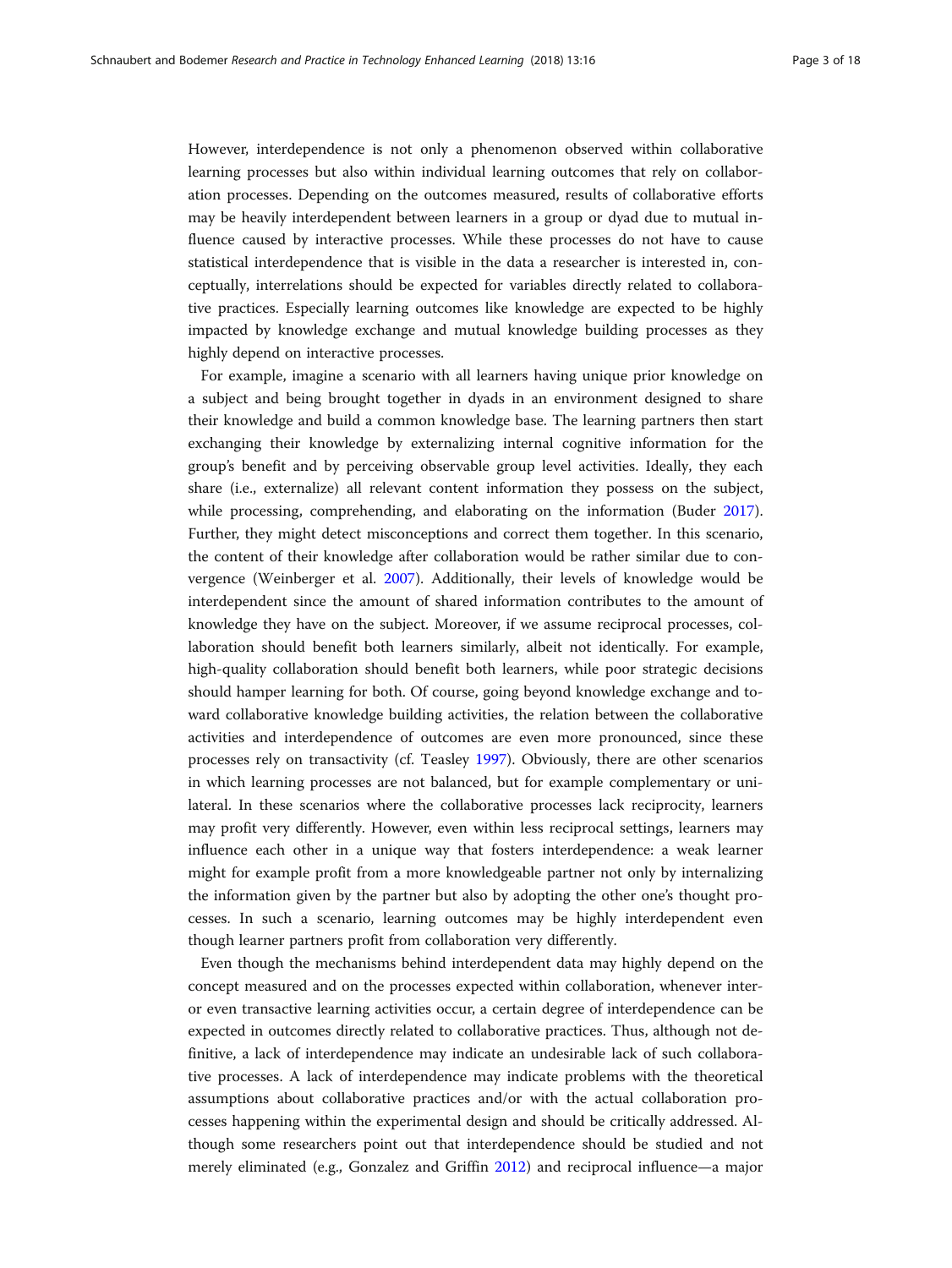cause of statistical interdependence—is desired within CL (Cress [2008](#page-16-0)), a lack of statistical interdependence in the data after collaboration is seldom commented on within CL research, let alone discussed in detail.

Altogether, this means that interdependence is indicative for collaborative processes (which does not mean that the absence likewise is inevitably and indicator of the lack of such) and should thus be celebrated rather than bemoaned. It also means that the collaborative processes taking place strongly influence the level of interdependence between learners within a dyad or group. This is important, since interventions targeting these processes may not only have an impact on these collaborative learning processes and individual learning outcomes but also on the relatedness/interdependence of these outcomes. Every time interventions targeting collaboration processes are believed to affect individual learning outcomes, they may affect the level of interdependence of these outcomes as well, especially if they are specifically designed to foster individual knowledge construction via such mechanisms. Thus, statistical interdependence of data of learners within dyads may not always be similar between experimental conditions within an experimental setup.

If we connect information about the nature of psychological research and treatment effects on interdependence with statistical practices, it is surprising that while statistically straightforward, in practice, interdependence is usually measured on the whole sample. Apart from ignoring possible differences in interdependencies between experimental conditions, this additionally conflates treatment variance with variance due to dyad (interdependence of learners within a dyad will be inflated in cases of between-dyad variations of treatments, especially when effects are large, and deflated for within-dyad variations). While one can correct for this effect by factoring out treatment variance (and only use dyad and residual variance to estimate interdependence), this is seldom explicitly reported. And even if the treatment effect is adjusted for, such a procedure still assumes that the variance due to belonging to the same dyad is comparable between experimental conditions. Conceptually, this is a bold and even flawed assumption considering that interventions varied within an experiment often target interactive processes within the collaborative situation.

To sum it up, in this paper, we argue that (1) statistical interdependence after collaboration is something to be expected and even hoped for in CL; (2) assessing the ICC on a sample level is flawed on principle, because variance caused by the treatment will taint the results and lead to overestimations of interdependence within dyads; (3) interdependence can be highly influenced by interventions targeting collaborative learning processes and may thus differ dramatically between experimental conditions; and (4) information on interdependence is valuable and indicative of collaborative processes, and thus should be explicitly and critically reviewed. To illustrate this, we will describe data of an exemplary study to show how a treatment designed to foster interactive processes between individuals learning in a dyadic setting may affect interdependence, which in turn affects the data assessed. While we are aware that multi-level approaches may account for such differences, we argue that statistical interdependence is not primarily a statistical nuisance to be eliminated from our data, but a valid diagnostic outcome to be explicitly discussed in research on collaborative learning, as it is the core of collaboration. The dataset we present is drawn from a study designed to investigate how metacognitive information in group awareness tools affects collaborative learning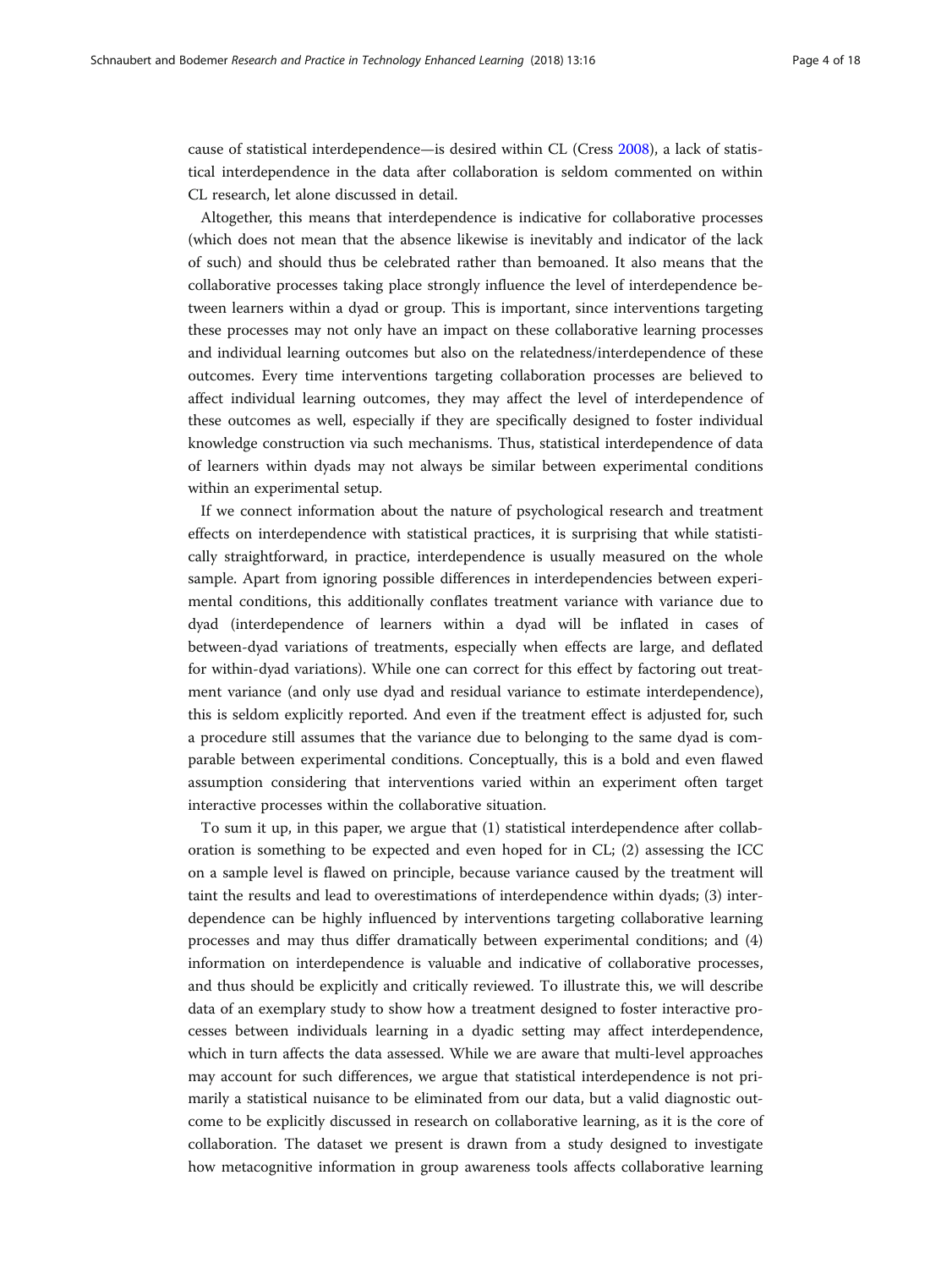outcomes in a dyadic setting. Due to the methodological focus of this paper, we will only briefly sketch the theoretical background, research questions, and methods of this exemplary study. We will then describe the results of statistical analyses by comparing individual and dyadic data in detail and discuss the results with a specific focus on the value of information on interdependence.

# Interdependence in CSCL: an example from group awareness research

In many studies within computer-supported collaborative learning research (CSCL), interventions are thought to foster collaboration processes that—in turn—foster individual processes (often cognitive in nature) leading to better knowledge acquisition or skill development. Progress in ICT makes it possible to support these collaborative learning processes in various ways. One typical example is group awareness tools. Group awareness tools are specifically designed to inform learners about cognitive, social, and/or behavioral aspects of group members or the group as a whole in order to implicitly guide their learning processes to ultimately benefit individual learning (Bodemer et al. [2018](#page-16-0)). By providing relevant information without giving an explicit structure or instructions, this approach builds heavily on individual skills and therefore enables diverse approaches to learning. While tools providing (cognitive) group awareness information can support relevant learning processes (cf. Janssen and Bodemer [2013](#page-16-0)), empirical research uses a great variety of target concepts, some of which may well be framed within a metacognitive context (e.g., Dehler et al. [2011\)](#page-16-0). However, the field lacks a thorough investigation of the role of metacognitive awareness information in collaborative learning. Thus, in our experimental study, we aim to investigate whether metacognitive information has an added bonus to mere cognitive content information for both cognitive and metacognitive learning outcomes, drawing on group awareness research on collaborative learning and metacognitive research on individual self-regulation. While analyzing the data, we will look in detail at interdependencies between learners and compare individual and dyadic approaches to data analyzes.

# Metacognitive group awareness information: research questions and hypotheses

Group awareness tools foster collaborative learning processes by providing learners with relevant information about other learners within their group or the whole group in order to make them aware of their individual or common status (Bodemer and Dehler [2011\)](#page-16-0). For example, they may visualize individual needs or conflicting opinions or assumptions (Engelmann et al. [2009\)](#page-16-0), helping learners to identify what aspects of the learning material need further attention. Thus, learners may use the information to structure their common learning processes. Additionally, providing social context information may foster grounding processes and partner modeling. These processes are vital for effective collaboration (Dillenbourg [1999\)](#page-16-0), because they may help learners to coordinate their common learning processes (Clark and Brennan [1991\)](#page-16-0) and to tail their conversation to the specific needs of the individuals (Clark and Murphy [1982\)](#page-16-0) to foster effective communication. Ultimately, this is assumed to foster knowledge exchange processes and constructing shared knowledge. Empirically, such tools have shown to foster individual knowledge gains as well (e.g., Bodemer [2011;](#page-16-0) Sangin et al. [2011](#page-17-0)).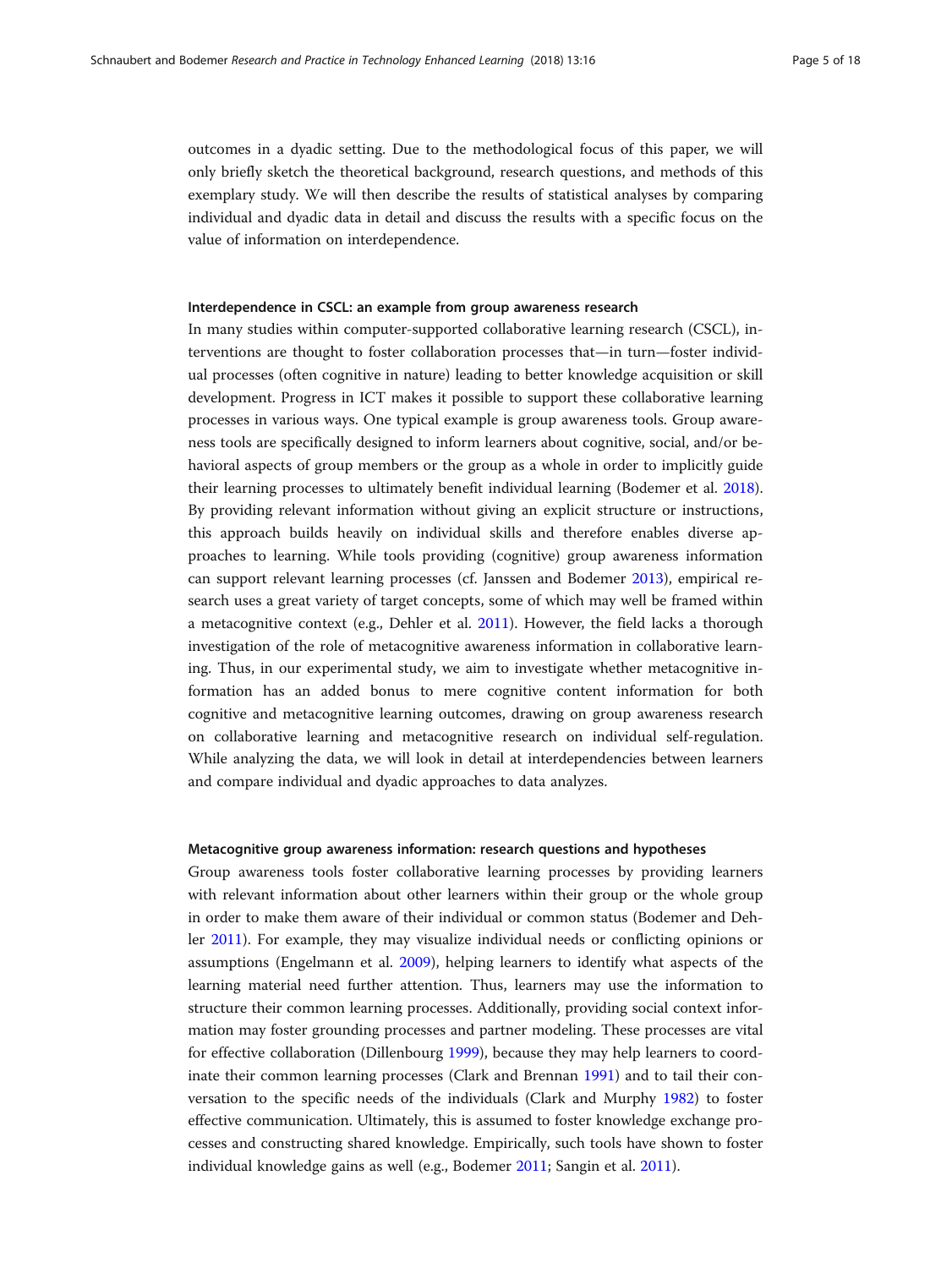However, there is a multitude of tools providing very different kinds of information assessed in very different ways (for an overview on social and cognitive group awareness tools, see Janssen and Bodemer [2013\)](#page-16-0). For example, some tools provide information about the content of other learners' cognitions, fostering awareness about conflicting assumptions within the group (e.g., Bodemer [2011](#page-16-0)), while others provide more contextual information (cf. Engelmann et al. [2009](#page-16-0)). From a metacognitive perspective, the latter tools may provide information on learners' metacognitive self-evaluations rather than cognitions (e.g., Dehler et al. [2011\)](#page-16-0). Subjective evaluations of knowledge have an inherent stand-alone value (Efklides [2008](#page-16-0)) exploited by group awareness research: they indicate subjective needs by pointing out uncertainties or lacks of knowledge (Engelmann et al. [2009\)](#page-16-0). Utilizing such metacognitive information is part of the causal chain for successfully self-regulating learning (Nelson et al. [1994](#page-17-0)). Additionally, metacognitions may validate cognitive information by giving a subjective value to objectively evaluable assumptions. For example, confidence in response ratings (usually seen as basic metacognitive judgments, cf. Dunlosky and Metcalfe [2009\)](#page-16-0) may be seen as giving value to otherwise meaningless responses or assumptions: without a high degree of subjective certainty attached to assumptions, these may not be viewed as knowledge and may not guide real-life decisions and behavior (cf. Hunt [2003\)](#page-16-0). While information on contents of knowledge can foster awareness about socio-cognitive conflicts and thus coordination efforts of the learning process, additional confidence information might change how such conflicts are handled (Schnaubert and Bodemer [2016](#page-17-0)). Ultimately, metacognitive confidence information may provide social context information that may help learners interpret their partners' knowledge and their communication efforts.

Through the above described mechanisms, confidence information may lead to better aligned communication and help learners to better ascertain knowledge distributions and control/adapt knowledge exchange processes. While this should foster knowledge gain, knowledge about learning partners' confidence in assumptions may also enable to interpret the assumptions themselves in terms of conflict perception and may thus help resolve these conflicts more efficiently. We already established that fostering knowledge exchange processes through intervention may also impact knowledge interdependence. It follows, then, that higher knowledge interdependence with metacognitive confidence information could be expected.

Confidence information may also impact the interdependence of confidence levels within groups. For example, confidence might be an indicator for successfully resolving uncertainties or epistemic conflicts. Since these resolution processes are at least similar for learners within a dyad (cognitive processes may differ, but the arguments and interactive processes the learners are exposed to are the same), the outcomes are also expected to be somewhat aligned. But even without active interaction, confidence within dyads may be aligned. Metacognition research within the area of social influence and social consensus has found that being confronted with social information may make learners start doubting their own estimations if there is a mismatch between the social information (e.g., performance) and their own estimation of item difficulty (Fraundorf and Benjamin [2016\)](#page-16-0). Similarly, consensus in a group fosters certainty and being aware of controversies may be detrimental to individual confidence levels (e.g., Luus and Wells [1994](#page-17-0); Yaniv et al. [2009](#page-17-0)). Since these concepts (consensus and controversy) both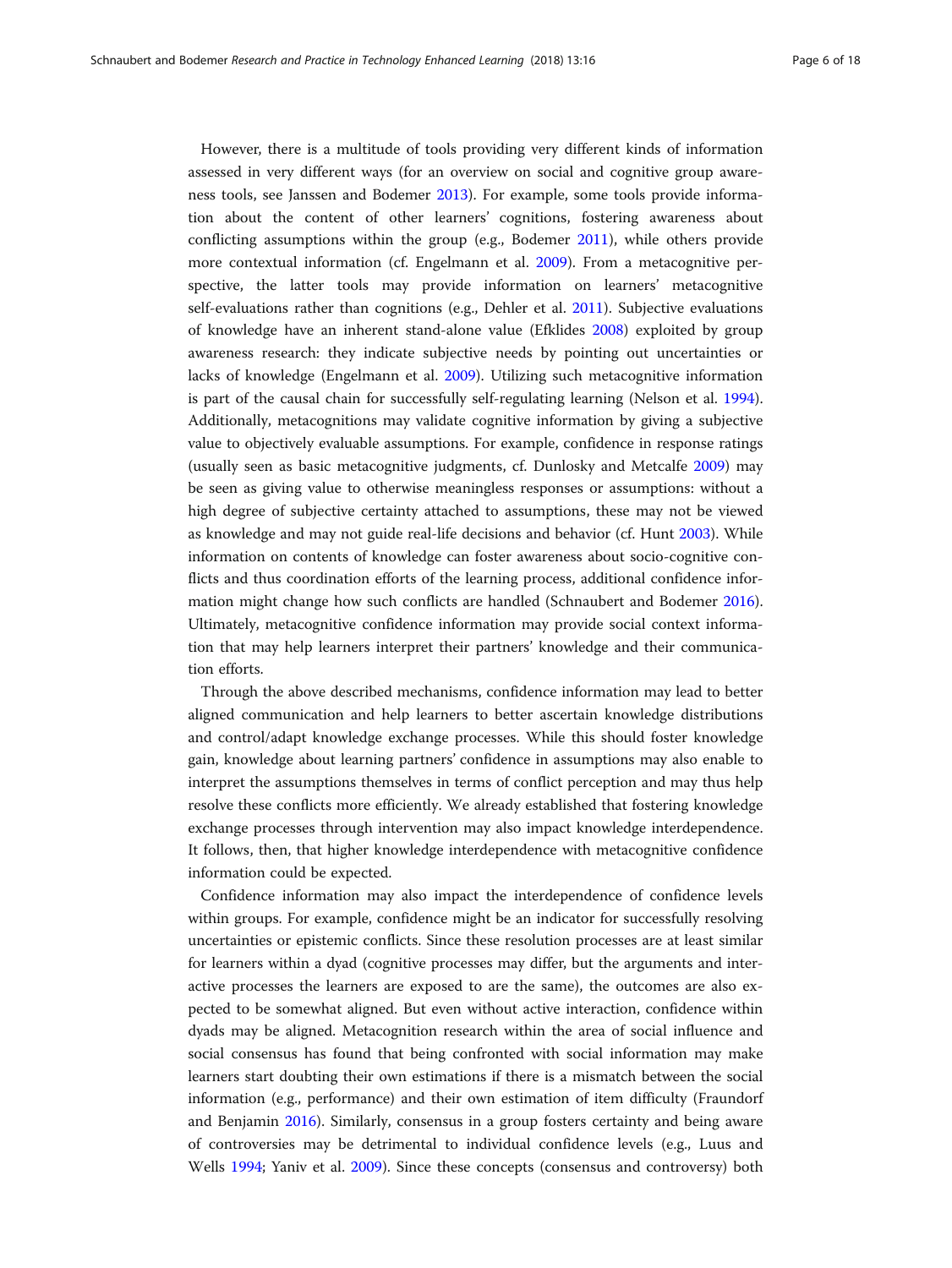emerge on group level, they should apply similarly to members of the same dyad, but not members of different dyads, thus fostering interdependence.

In sum, metacognitive information may support learners in identifying aspects of the learning material that need further attention. Additionally, they may foster grounding processes enabling learners to tail their conversation and learning process better to the needs of the individuals and thus should foster knowledge gain. Consequently, we assume that learners provided with metacognitive group awareness information in the form of confidence regarding specific assumptions gain more knowledge during collaboration than learners without this information (hypothesis 1) due to improved collaboration processes. However, we acknowledge the possibility that additional information might also put an extra strain on the learners' cognitive system, already charged by the collaborative situation (Dillenbourg and Bétrancourt [2006](#page-16-0)). On the other hand, metacognitive confidence information may also directly affect learners' confidence levels, since insecurities signaling an individual need for clarification can easily be identified and thus addressed during collaboration—leading to a higher clear-up rate. For example, Dehler et al. ([2011](#page-16-0)) found that providing information on self-assessed levels of understanding led learners to tailor their communication to these aspects. Thus, we further hypothesize that learners receiving information on metacognitive confidence regarding specific assumptions gain more confidence during collaboration than learners without this information (hypothesis 2). In terms of interdependence, we expect enhanced knowledge exchange and conflict resolution processes to increase interdependence between learners within the same dyad.

# Methods

To answer our research questions concerning the influence of metacognitive awareness information on collaborative learning and to study the impact of such an intervention on the structure (i.e., interdependence) of the data assessed, we evaluated data of an experimental study with 41 dyads of learners (82 subjects), randomly assigned to the (between-dyad) research conditions. They were all university students (55 female, 27 male) with ages ranging from 18 to 31 years  $(M = 22.01, SD = 3.13)$ . Dyads were uniand mixed sex. The study was conducted in accordance to the ethics guidelines of the German Psychological Society and approved by the ethics committee of the university. All participants gave their explicit and informed consent. We focus our analyses on one between-dyad factor varying the availability of metacognitive confidence information (MC) during collaboration. Consequently, we will compare two research conditions: one only receiving information on the learners' assumptions during learning (MC−) and one additionally receiving information on the learners' metacognitive confidence with regard to the assumptions (MC+). We then measure how collaboration affects learning outcomes by measuring the data pre and post collaboration (within-subject factor time). However, the complete design included another between-dyad factor (availability of information on overall pre-test performance), making it originally a  $2 \times$  $2 \times 2$  design with repeated measures on one factor, counterbalanced regarding factor levels. Since it is not the focus of the current paper and the factors did not interact in influencing any of the dependent variables (multivariate interaction for both between dyad factors and the within-dyad factor time:  $F(2, 77) = 0.07$ ,  $p = .935$ ,  $\eta_p^2 < .01$ ), we limit our analyses to the first factor (metacognitive confidence information). Thus, the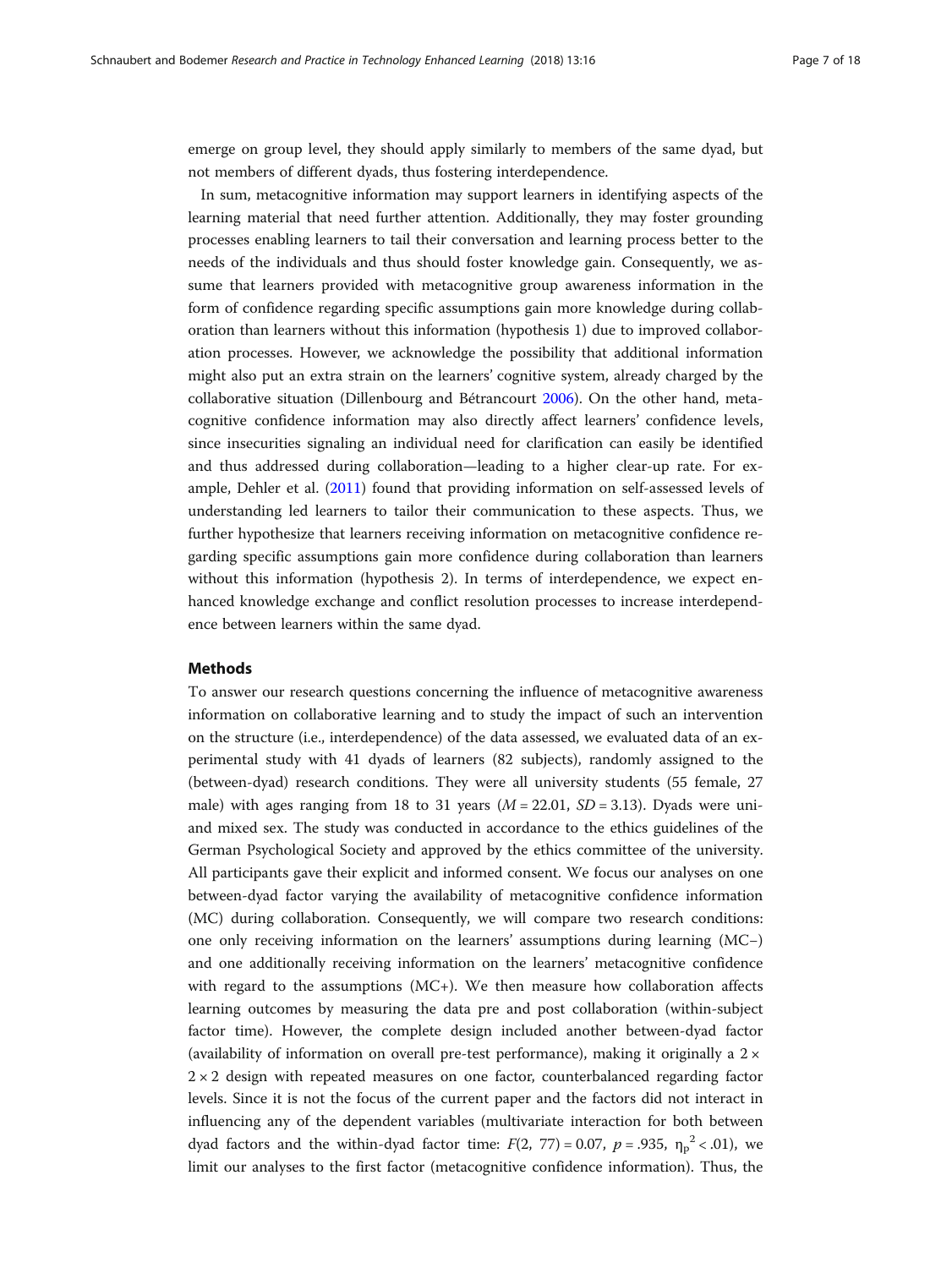data set provides a typical example of research on collaborative learning in which a treatment is implemented on dyad level to foster beneficial collaboration of learning partners interacting in a dyadic setting, and individual outcome measures are measured pre and post collaboration.

# Procedure

All experiments were conducted in our research lab with learners working individually on a computer and in dyads on a multi-touch tabletop. Again, this is quite common in CSCL studies, where typically individual and collaborative parts of the experiment alternate. After welcoming the participants, two learners were simultaneously placed in front of a computer screen each and started the experiment individually. After filling out questionnaires, e.g., about demographics, each learner received a text on diabetes mellitus and blood-sugar regulation and had up to 15 min to study the text. In order to foster within-dyad knowledge interdependence and support interactive engagement in the task (cf. Deiglmayr and Schalk [2015\)](#page-16-0), each learner in a dyad received different text versions, that shared basic information on blood-sugar regulation available to both learners, but had a different focus especially on diabetes mellitus. They then each individually answered 18 binary true-false questions about the content of both texts and provided binary confidence ratings on each item. Answers given with confidence were visualized green, unconfident answers were visualized hatched white-green (cf. Fig. 1).

When both learners had finished this part, the experimenter asked them to the multi-touch tabletop and loaded the experimental setting. This consisted of a visualization of the binary questions and the answers provided by both participants (A and B, cf. Fig. [2](#page-8-0)) and the instruction to discuss the items for up to 20 min. They had the opportunity to access additional information on each item selected from the texts by pressing a blue button next to each item and were able to change the answers to the items. Additionally, in one experimental condition, dyads had information on the confidence ratings available during learning (MC+), the other one did not (MC−). After collaboration, learners were placed again in front of individual computers and individually answered the learning tasks again from scratch, including confidence ratings.

# Independent and dependent variables

Dyads were randomly assigned to one of two conditions at the beginning of the experiment: dyads receiving metacognitive confidence information during collaboration and dyads not receiving this information (between-dyad factor: MC+ vs. MC−). Additionally, we assessed our dependent variables twice within the experiment: before and after collaboration

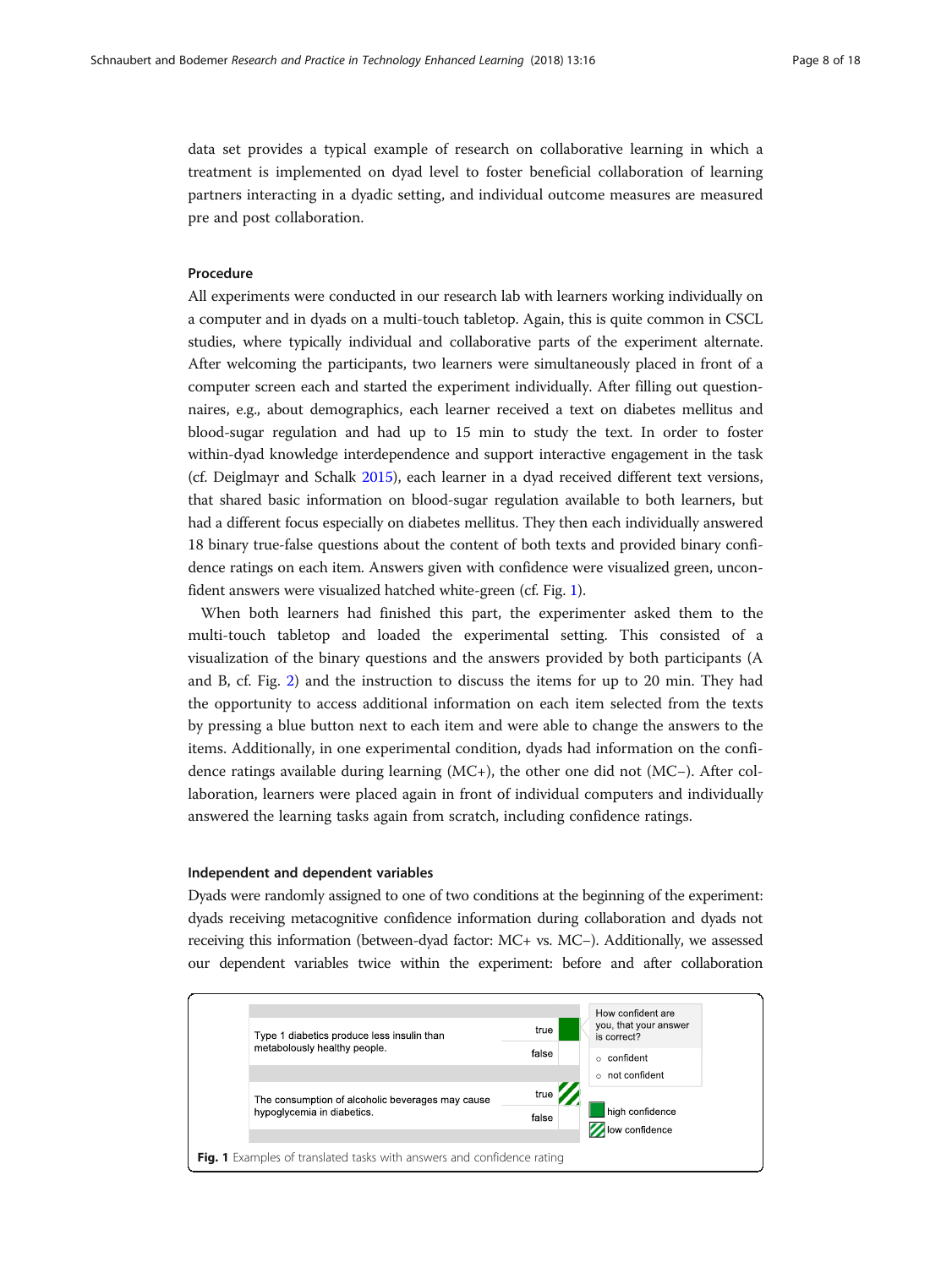<span id="page-8-0"></span>

(within-subject factor: pre vs. post). Consequently, our design was a  $2 \times 2$  factorial design with repeated measures on one factor—a common design in research on collaborative learning. Our dependent variables were the number of learning tasks correctly solved by each individual pre and post collaboration to assess knowledge gain (performance) and the number of learning tasks confidently solved by each individual pre and post collaboration to assess changes in confidence levels (confidence). Thus, while the treatment was implemented on dyad level, outcome measures were assessed for each individual separately.

# Methodological approach

Since we worked with potentially dependent data (individuals were nested within dyads), we assessed statistical interdependence between subjects within dyads with regard to our learning outcomes by computing intra-class correlation coefficients (ICC; Shrout and Fleiss [1979\)](#page-17-0) for each experimental condition and each dependent variable. ICC estimates and their 95% confident intervals were calculated using SPSS statistical package version 24 based on a single-rating, absolute-agreement, one-way random-effects model (the ICC estimates are thus based on ANOVA models). While it is a common practice to calculate the ICC over the whole sample, this practice falls short for different reasons: because we assigned whole dyads to experimental conditions (between-dyad independent variable), we expect within-group variances within each condition to be lower than between-group variances (cf. hypotheses 1–2) and thus ICCs over the whole sample may partially reflect treatment effects rather than within-dyad dependencies. However, while we could partial out the treatment effect (Kenny et al. [2006](#page-17-0)), this procedure ignores possible differences in dependencies between research conditions. For example, some treatments may foster collaboration and thus interdependence between learners while others might not (cf. introduction). Since the dependencies differed between the experimental groups in our study (cf. Table [3](#page-11-0)), we decided to calculate effects based on data for each individual and repeat the analyses using dyads as units of measurement (dyad values = means over individuals within a dyad). By comparing these analyses, we get a closer look into the relationship between local dependencies and inferential as well as descriptive data, which we will describe in the results section. We added multi-level analyses for reference (cf. Table [1\)](#page-9-0). We also conducted variance decompositions for the dependent variables pre and post collaboration using ANOVA models (cf. Table [4\)](#page-11-0).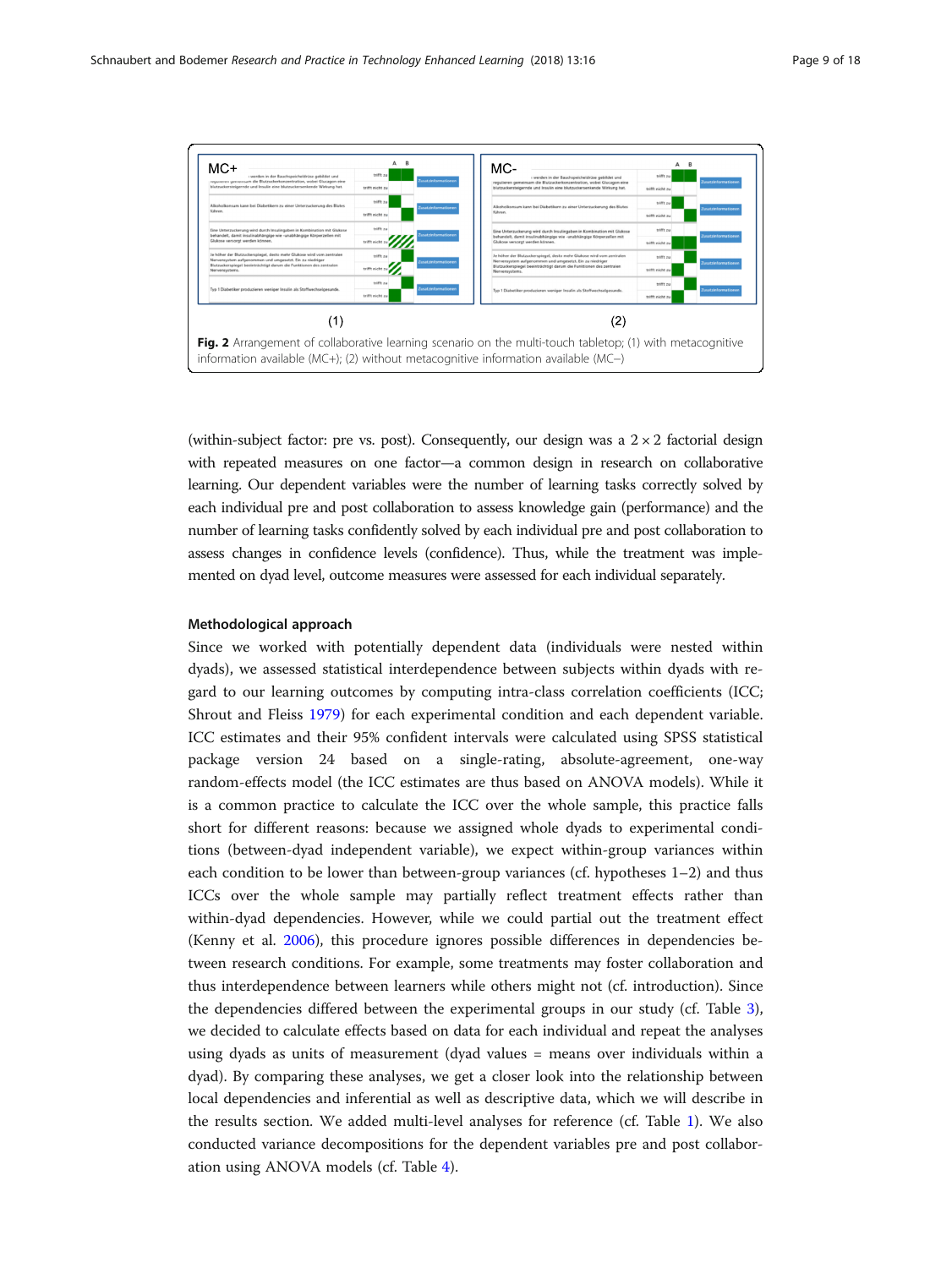|                  |    | $df_1$        | $df_2$ | Time   |                | Group                            |      |                | Time $\times$ Group              |      |                |                                  |
|------------------|----|---------------|--------|--------|----------------|----------------------------------|------|----------------|----------------------------------|------|----------------|----------------------------------|
|                  | N  |               |        | F      | $\overline{p}$ | $\overline{2}$<br>$\eta_{\rm p}$ | F    | $\overline{p}$ | $\overline{2}$<br>$\eta_{\rm p}$ | F    | $\overline{p}$ | $\overline{2}$<br>$\eta_{\rm p}$ |
| Multivariate     |    |               |        |        |                |                                  |      |                |                                  |      |                |                                  |
| Dyad level       | 41 | $\mathcal{P}$ | 38     | 81.92  | < .001         | .81                              | 2.04 | .144           | .10                              | 3.38 | .045           | .15                              |
| Individual level | 82 | $\mathcal{P}$ | 79     | 100.68 | < .001         | .72                              | 2.40 | .097           | .06                              | 3.55 | .033           | .08                              |
| Performance      |    |               |        |        |                |                                  |      |                |                                  |      |                |                                  |
| Dyad level       | 41 |               | 39     | 62.98  | < 0.001        | .62                              | 0.58 | .450           | .01                              | 4.63 | .038           | .11                              |
| Individual level | 82 |               | 80     | 62.45  | < .001         | .44                              | 0.64 | .428           | .01                              | 4.59 | .035           | .05                              |
| Multilevel       | 82 |               | 39/121 | 52.81  | < 0.001        | .30                              | 0.58 | .450           | .01                              | 3.88 | .051           | .03                              |
| Confidence       |    |               |        |        |                |                                  |      |                |                                  |      |                |                                  |
| Dyad level       | 41 |               | 39     | 115.39 | < 0.001        | .75                              | 2.21 | .145           | .05                              | 1.90 | .176           | .05                              |
| Individual level | 82 |               | 80     | 146.50 | < .001         | .65                              | 2.78 | .099           | .03                              | 2.41 | .125           | .03                              |
| Multilevel       | 82 |               | 39/121 | 109.25 | < 0.001        | .47                              | 2.21 | .145           | .05                              | 1.80 | .183           | .01                              |

<span id="page-9-0"></span>Table 1 Inferential statistics of the MANOVA for dyads and individuals and multilevel analyses

# Results

To test our hypotheses on learning outcomes (hypotheses 1 and 2), we conducted a two-factorial MANOVA with repeated measures on one factor. Our independent variables were experimental condition (MC+ vs. MC−) and time (pre vs. post collaboration). Our dependent variables were performance and confidence level in the learning tasks. The MANOVA was conducted once with the individual and once with the dyad as the unit of measurement. Apart from some violations of the normality assumptions for the individual data and the interdependence of the data we focus on in this paper, prerequisites were met. Since two-factorial analyses were pertinent for this design and there are no fully satisfying non-parametric alternatives, we decided to use the parametric test despite the violations. Thus, the results of the inferential statistics should be treated with caution. Level of significance was set at  $\alpha = .05$ .

The results of the MANOVA can be viewed in Table 1. As we can see, there is a multivariate main effect of time (but not of group) and an interaction effect visible for both units of measurement. Univariate ANOVAs confirm main effects of time on both variables with performance and confidence levels rising significantly from pre to post. They also show a significant interaction effect on performance with learners in MC+ showing a steeper increase from pre to post than learners in MC− (cf. Table [2](#page-10-0)). To account for the dyadic structure, we additionally analyzed the data via a dyadic multi-level model using linear mixed modeling with restricted maximum likelihood estimation (REML) taking into account the dependencies between learners within dyads (analogous to Kenny et al. [2006\)](#page-17-0), that has been used in similar studies before (e.g., Lam and Muldner [2017\)](#page-17-0). While the results were similar to the other analyses, effect sizes were overall somewhat smaller and the interaction effect between time and group just missed statistical significance.

# Relationship between local dependencies and inferential and descriptive statistics

We used two different units of measurement and contrasted the results due to the non-independence of the individual subjects within our sample. By violating the independency assumption due to the local dependencies within dyads, we overestimate statistical significance for individual units of measurement (by underestimating  $p$  values),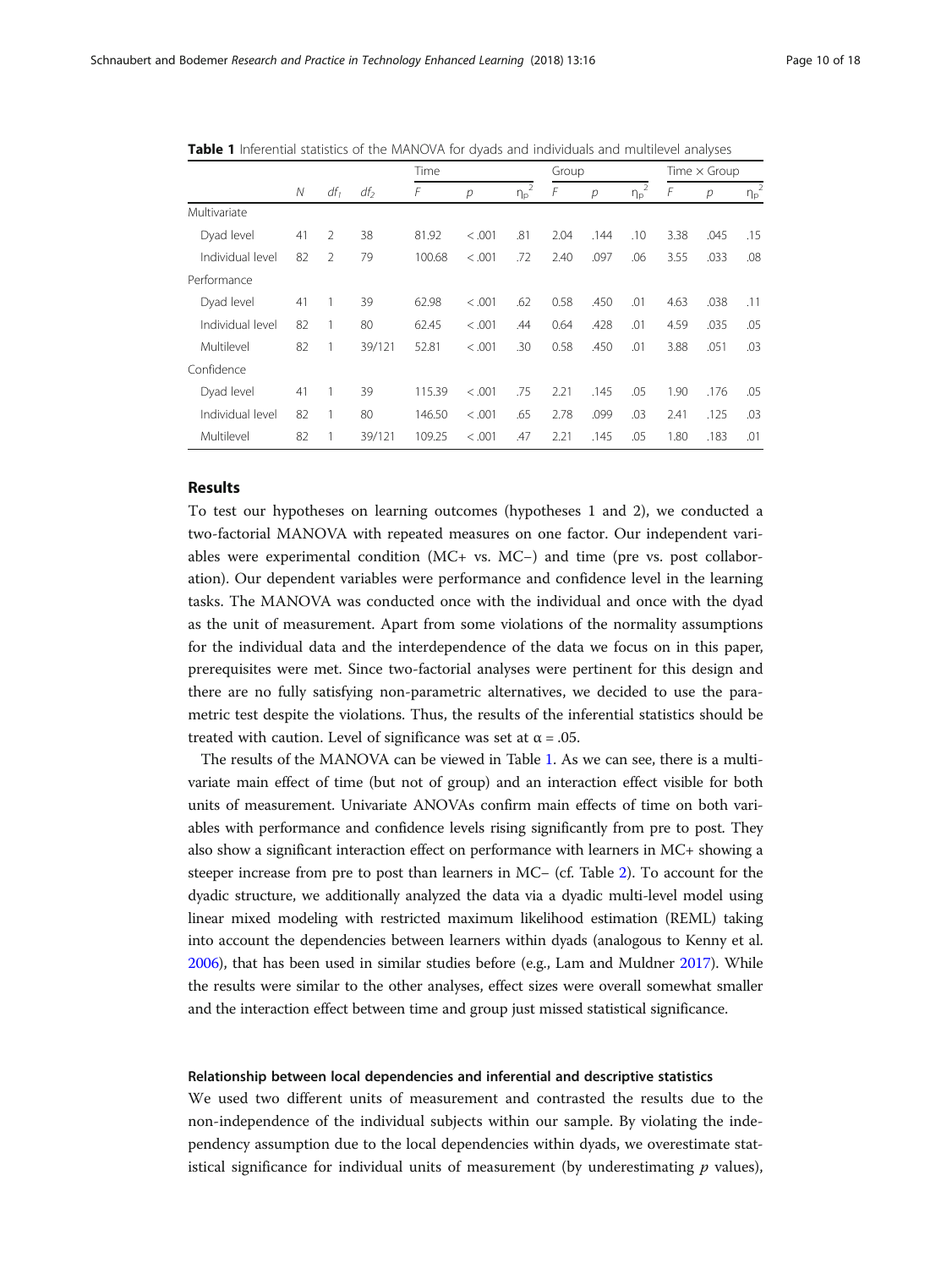|                  | N          |      | M     | SD         |      | % Decrease | ICC    |
|------------------|------------|------|-------|------------|------|------------|--------|
|                  | Individual | Dyad |       | Individual | Dyad | in SD      |        |
| Without MC       |            |      |       |            |      |            |        |
| Performance pre  | 42         | 21   | 10.10 | 1.86       | 1.01 | 45.70      | $-.41$ |
| Performance post | 42         | 21   | 11.50 | 1.76       | 1.62 | 7.95       | .67    |
| Confidence pre   | 42         | 21   | 11.52 | 2.73       | 2.03 | 25.64      | .11    |
| Confidence post  | 42         | 21   | 15.31 | 2.24       | 1.78 | 20.54      | .26    |
| With MC          |            |      |       |            |      |            |        |
| Performance pre  | 40         | 20   | 9.83  | 2.09       | 1.34 | 35.89      | $-.17$ |
| Performance post | 40         | 20   | 12.28 | 1.49       | 1.21 | 18.79      | .31    |
| Confidence pre   | 40         | 20   | 11.20 | 2.13       | 1.57 | 26.29      | .08    |
| Confidence post  | 40         | 20   | 14.13 | 2.46       | 2.19 | 10.98      | .56    |
| Overall          |            |      |       |            |      |            |        |
| Performance pre  | 82         | 41   | 9.96  | 2.00       | 1.17 | 41.50      | $-.28$ |
| Performance post | 82         | 41   | 11.88 | 1.67       | 1.47 | 11.98      | .55    |
| Confidence pre   | 82         | 41   | 11.37 | 2.44       | 1.81 | 25.82      | .09    |
| Confidence post  | 82         | 41   | 14.73 | 2.41       | 2.05 | 14.94      | .44    |

<span id="page-10-0"></span>Table 2 Descriptive statistics of the results for dyad and individual data (including ICC)

since we assume learners within a dyad to be more similar rather than more different from random pairs. When we look at the inferential statistics for both units of measurement, we can see that  $p$  values increase from individual to dyad level analyses (as to be expected, since  $N$  is halved and is directly related to  $p$ ). However, our effect size also increases from individual to dyad level. This is due to the elimination of within-dyad variance (by computing within-dyad means) and thus a deduction of residual variance: for individual data, we underestimate the within-group variance in comparison to between-group variance because of local dependence within the dyads, thereby overestimating the effect of the between group treatment (cf. Bliese and Hanges [2004\)](#page-16-0). Replacing within-dyad variance by calculation mean scores further adds to this effect, completely evening out individual differences within dyads in the process. Thus, this procedure comes at a price: by eliminating the within-dyad variance to get rid of overestimation effects of statistical significance, we keep information about mean scores, but lose information on residual variance (cf. Table 2). Accounting for this effect by conducting a multi-level approach confirms the mostly lower effect sizes and higher  $p$ values.

The changes in the standard deviation due to the elimination of within-dyad variance from individual to group are presented in the %-decrease column. We also added information on ICC values and  $p$  (cf. Table [3\)](#page-11-0). While these measures may be somewhat unstable (confidence intervals are quite large) due to the small  $N$  especially when looking at each experimental condition individually (Kenny et al. [1998](#page-17-0) recommend at least 36 dyads for 80% power in detecting consequential non-independence), they still give a rough indication on within-dyad dependence. As we can see, higher ICC values are associated with a decrease in the variance lost from individual to group level. This is because learners that are more closely related do vary less between them (within dyad) than unrelated learners. Table [4](#page-11-0) shows the decomposition of variance for each condition and outcome variable. As expected, ICC values are low for the pre-test scores,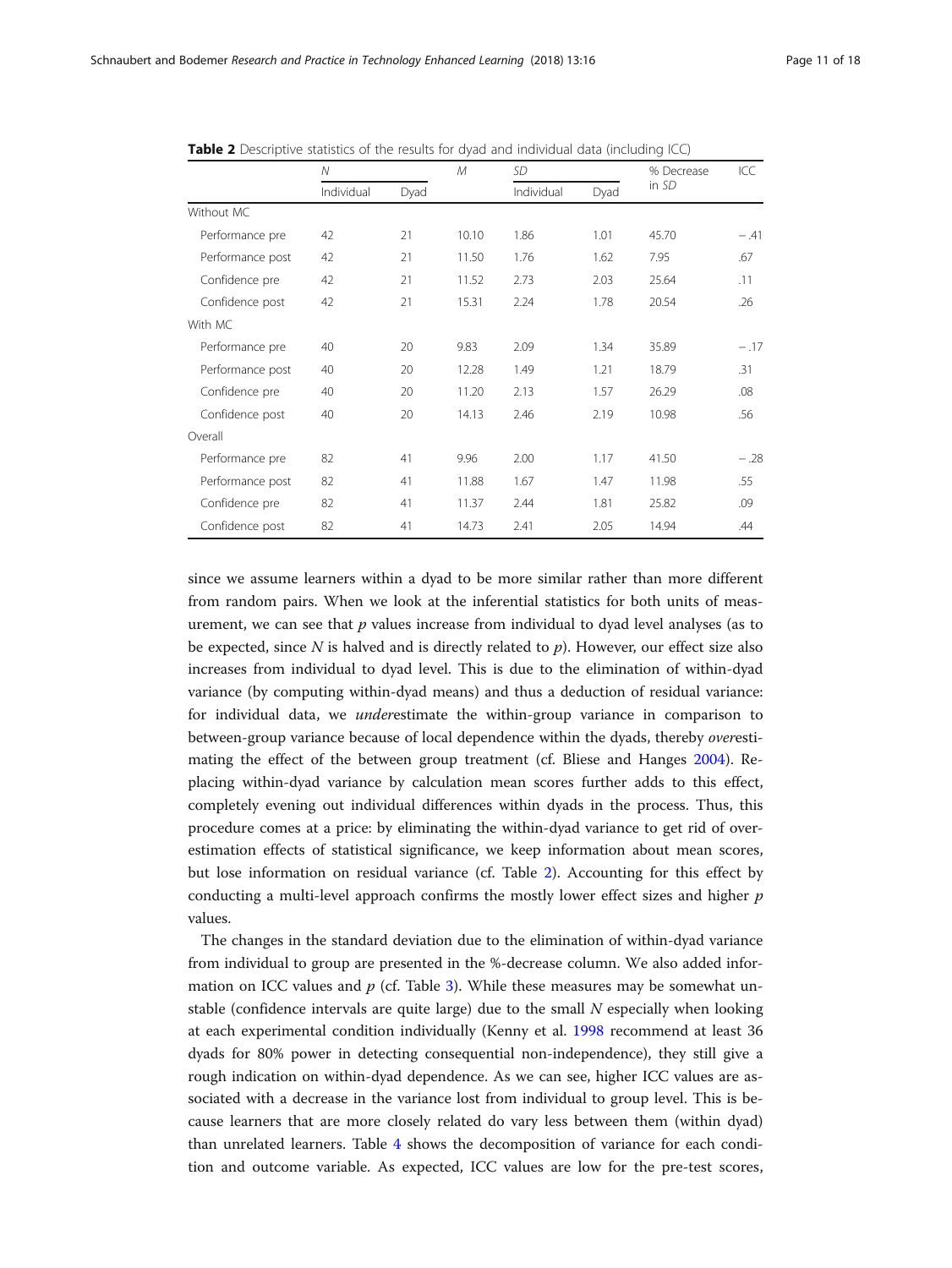|                  | Intra-class correlation | 95% Confidence interval | $\overline{p}$ |         |
|------------------|-------------------------|-------------------------|----------------|---------|
|                  | coefficient (ICC)       | Lower bound             | Upper bound    |         |
| Without MC       |                         |                         |                |         |
| Performance pre  | $-.41$                  | $-.70$                  | .02            | .971    |
| Performance post | .67                     | .36                     | .85            | < 0.001 |
| Confidence pre   | .11                     | $-.32$                  | .51            | .308    |
| Confidence post  | .26                     | $-.18$                  | .61            | .120    |
| With MC          |                         |                         |                |         |
| Performance pre  | $-.17$                  | $-.56$                  | .28            | .772    |
| Performance post | .31                     | $-.13$                  | .66            | .079    |
| Confidence pre   | .08                     | $-.35$                  | .50            | .355    |
| Confidence post  | .56                     | .17                     | .80            | .004    |
| Overall          |                         |                         |                |         |
| Performance pre  | $-.28$                  | $-.54$                  | .02            | .966    |
| Performance post | .55                     | .29                     | .73            | < .001  |
| Confidence pre   | .09                     | $-.22$                  | .39            | .277    |
| Confidence post  | .44                     | .16                     | .66            | .001    |

<span id="page-11-0"></span>Table 3 Intra-class correlation coefficients per group and outcome variable

which is to be expected since the learners within each dyad did not collaborate yet in any way (please note that learners within a dyad received different versions of the learning text, leading to negative ICC values for performance pre collaboration—since negative values violate the ICCs model assumption, associated  $p$  values may not be interpreted). Variance decomposition shows that dyads do not account for much of the variance pre collaboration and error variance is quite high. Thus, computing a mean dyad score of largely unrelated learners eliminates large amounts of variance in pre-test. However, as dependencies (and thereby ICC values) increase in post-test due to collaboration and a large amount of the variance can be explained by dyads, the loss in variance decreases. Meanwhile, the means stay identical since the dyad value was computed as a mean between dyad members. It is interesting to notice that within the MC− condition, learners' performance scores are more closely related to each other than in the MC+ condition (cf. ICC in Table 3), and thus, losses in variance (and information) are greater for the latter condition, if we combine the data to get dyad level data (cf. Table [2](#page-10-0)).

If we look more closely at the actual variance, we can see that in the MC− condition, variance for individual performance data is more or less equal in pre and post (slight decrease), whereas on dyad level, variance noticeably increases (cf. Table [2](#page-10-0)). Factoring

|            |                 |            | <b>TWIS</b> THE REPORT OF A CONTROLLY TO THE PERSON TO BE THE CONTROL TO THE REPORT OF A REPORT OF THE CONDITION OF THE REPORT OF THE REPORT OF THE REPORT OF THE REPORT OF THE REPORT OF THE REPORT OF THE REPORT OF THE REPORT OF |                  |            |              |  |
|------------|-----------------|------------|-------------------------------------------------------------------------------------------------------------------------------------------------------------------------------------------------------------------------------------|------------------|------------|--------------|--|
|            | Var(dyad)       | Var(error) | Var(overall)                                                                                                                                                                                                                        | Var(dyad)        | Var(error) | Var(overall) |  |
|            | Performance pre |            |                                                                                                                                                                                                                                     | Performance post |            |              |  |
| Without MC | $-1.39$         | 4.81       | 3.45                                                                                                                                                                                                                                | 2.11             | 1.02       | 3.09         |  |
| With MC    | $-0.74$         | 5.08       | 4.35                                                                                                                                                                                                                                | 0.70             | 1.53       | 2.20         |  |
|            | Confidence pre  |            |                                                                                                                                                                                                                                     | Confidence post  |            |              |  |
| Without MC | 0.83            | 6.62       | 7.43                                                                                                                                                                                                                                | 1.29             | 3.74       | 5.00         |  |
| With MC    | 0.38            | 4.15       | 4.52                                                                                                                                                                                                                                | 3.42             | 2.73       | 6.06         |  |

Table 4 Variance decomposition (ANOVA) for performance and confidence pre and post collaboration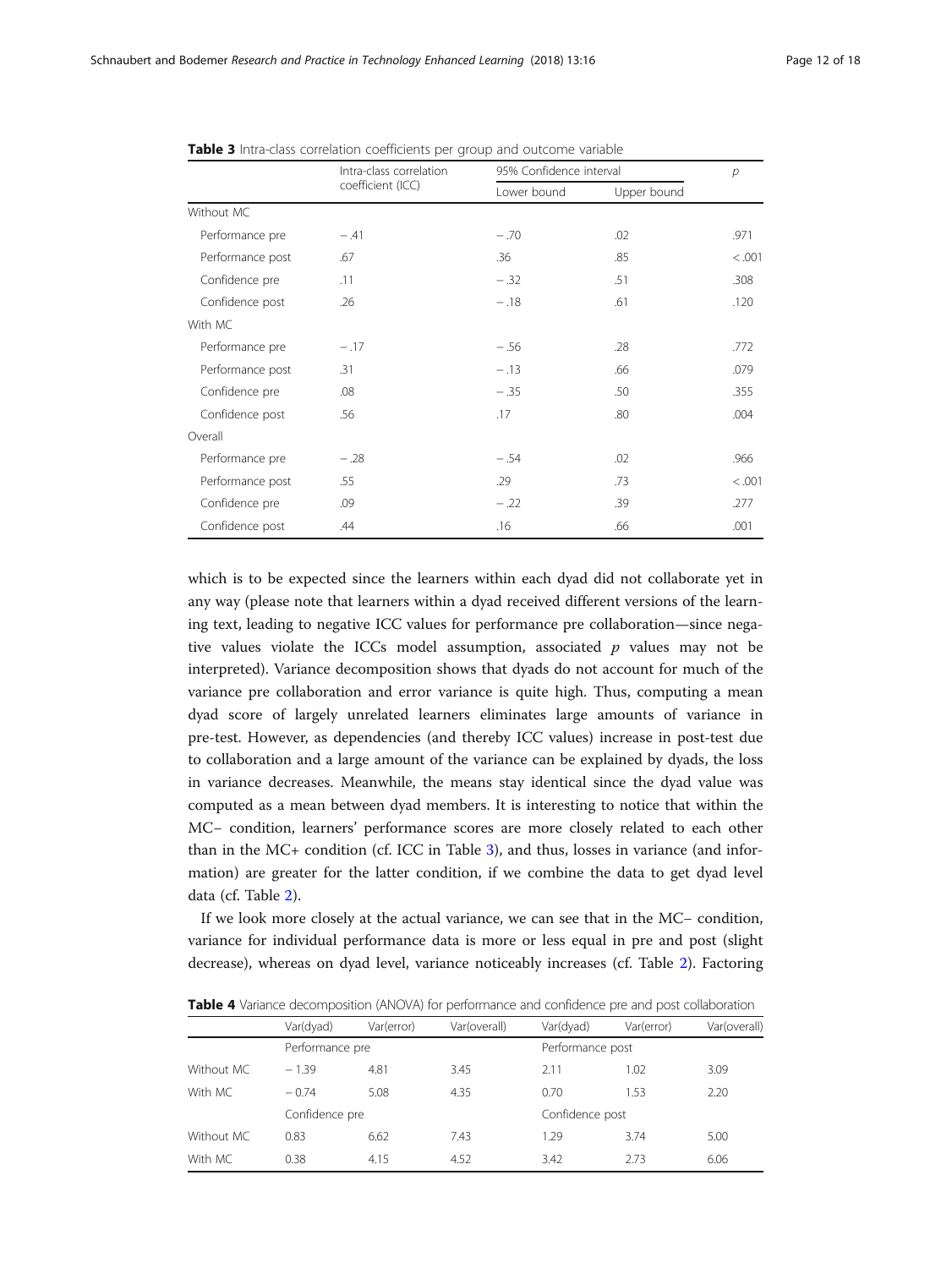in the high interdependence in post-test for this group, the data suggests that while learners within dyads may be more similar post collaboration, the dyads themselves seem to grow apart. This is especially interesting since we do not see the same effect for MC+: here, the variance on the individual level decreases visibly from pre to post, while the decrease on dyad level is negligible. Table [4](#page-11-0) shows that while error variance is roughly similar between the conditions for performance post, the variance explained by the dyad is three times higher for learners without metacognitive information (MC−). For confidence, we get a different picture: although there are no overall effects of the treatment (cf. Table [1](#page-9-0)), the ICC after collaboration is much higher for learners within MC+ (cf. Table [3\)](#page-11-0). Thus, while the loss in variance from individual to dyad level is rather similar pre collaboration, the losses are visibly smaller post collaboration within MC+ (cf. Table [2](#page-10-0)). Table [4](#page-11-0) supports this notion: we can see that while unexplained variance for confidence post collaboration is smaller in MC+, the variance explained by the dyad is more than twice the size as in the MC− condition. From pre to post however, overall variance decreases in the MC− condition and increases in the MC+ condition (both units of measurement). With a larger percentage of variance in post being due to between dyad variance for MC+ than for MC−, on a dyad level, the difference between the groups is more obvious than on an individual level.

# **Discussion**

Our experimental study aimed at investigating whether metacognitive confidence information may be a valuable contribution to information on specific assumptions in group awareness tools. As argued before, adding metacognitive information (i.e., subjective evaluations on one's knowledge) may be used to validate assumptions and thus foster grounding processes (Clark and Brennan [1991\)](#page-16-0), enabling learners to better tail their learning processes to each other (Clark and Murphy [1982](#page-16-0)), leading to better learning (Dehler et al. [2011](#page-16-0)). Our inferential analyses with regard to our hypotheses coherently indicate that learners gain knowledge and confidence during collaboration, but the treatment does not affect confidence gain (hypothesis 2). For performance gain (hypothesis 1), the effects are also similar for all analyses, and—taken together—the evidence gently points toward a possible treatment effect, although multi-level analyses just missed the level of statistical significance. Without more specific analyses of the interdependencies, we might thus have cautiously concluded that adding metacognitive information may foster collaboration processes relevant for learning. However, looking at the interdependencies, it is startling that learners without the metacognitive information are higher interdependent regarding their performance, while still performing somewhat worse. Thus, interpreting that the treatment does foster collaboration processes seems to fall short. One more suitable explanation might be that learners without metacognitive information more explicitly target differences between them rather than discussing the underlying concepts needed to gain knowledge. Such an approach might tail in with quick consensus building (cf. Weinberger and Fischer [2006](#page-17-0)) and may account for both the high interdependence as well as the somewhat lower knowledge gain for this condition. While it seems that learners with metacognitive information available collaborated differently, we would have expected improved collaborative learning processes to lead to more aligned performances within dyads as well. However, we did not observe such an alignment. This might be explained by the value learners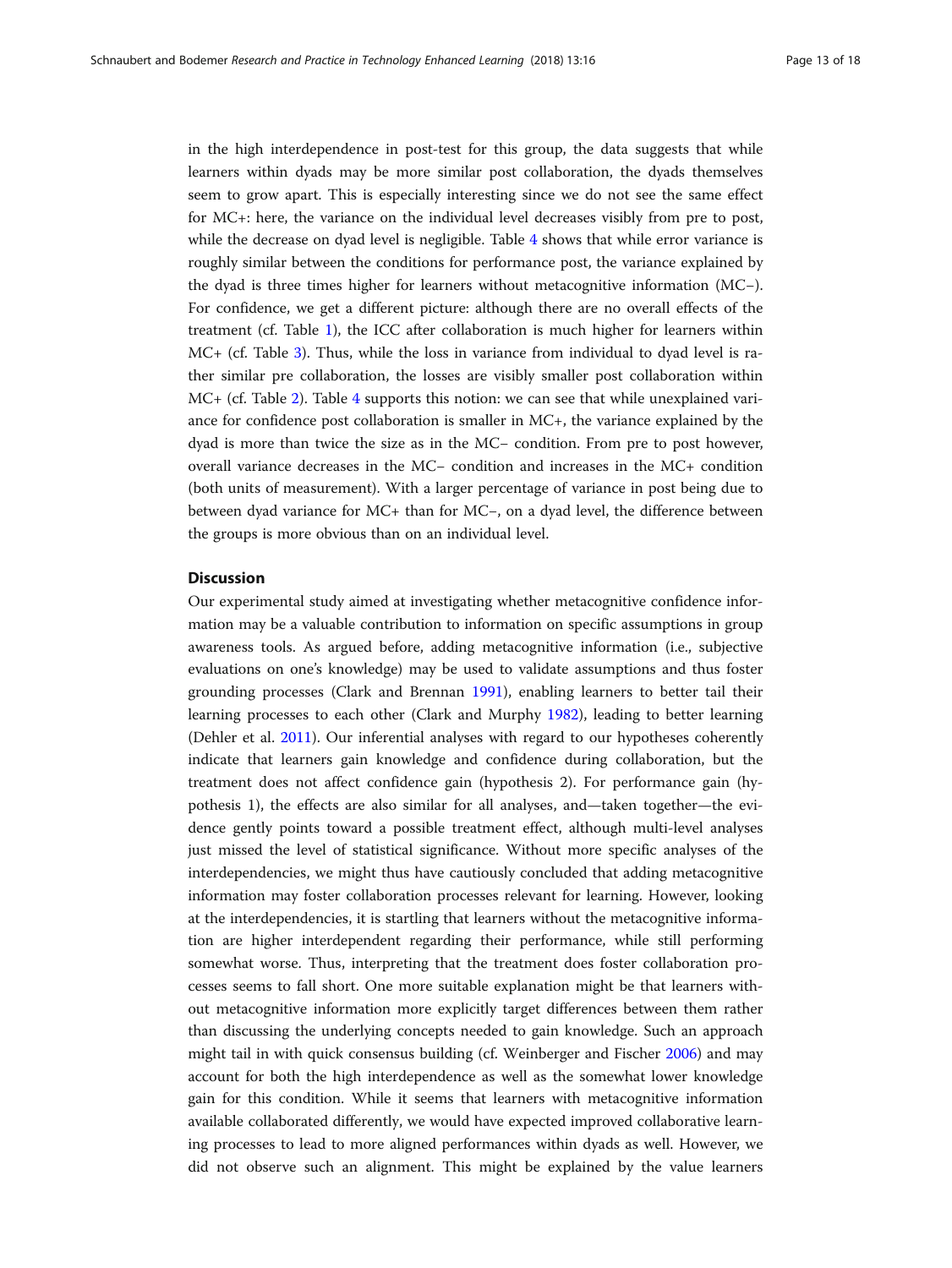assign to low confidence assumptions. Confidence cues are used to judge the knowledge of others, but also the validity of assumptions (e.g., Price and Stone [2004](#page-17-0)), and confidence in assumptions is also seen as a prerequisite for experiencing cognitive conflict (Lee et al. [2003](#page-17-0)). If confidence information is visualized and thus more salient, in cases of low confidence this might reduce the learners' need to align their understanding and reach consensus about the content. As discussed before, while aligned performance levels do not necessarily come with conversion of assumptions, differences in basic assumptions could explain some of the differences and may explain why dyads do not explain a lot of the variance within the condition with metacognitive information. Alternatively, providing metacognitive confidence information may also have made learners assume different roles within the process according to their respective confidence levels (e.g., more confident student mainly explaining and providing information), which may have led to less reciprocal yet still effective learning processes. In such a scenario, the dyad itself might still explain some variance, but less, and the variance within dyads (error variance) should be comparably high. While confirming any of these interpretations would of course require further research, the different levels of local dependencies cast doubt about the assumption that metacognitive information simply enhanced and guided reciprocal knowledge exchange processes. On a descriptive level, the variances for dyad level data on performance show that dyads without metacognitive information become more diverse from pre to post while dyads with the information rather become more similar, so that most of the variance is due to individual error. One plausible explanation would be that dyads with metacognitive information use the provided information in a similar fashion resulting in similar mean performance, while dyads without such information apply slightly more diverse approaches. While this may explain the differences in variance due to dyad, it does not explain what strategies may lead to higher within-dyad variance (error variance) and lower between-dyad variance, except for more individualistic approaches and less collaboration.

As for confidence, overall results did not show any differences between the conditions neither on dyad, on individual, nor on multi-level. Interestingly, although performance scores seem to be more related for learners without metacognitive information, confidence scores are more interdependent for learners with metacognitive information available. This may be due to the fact that learners with metacognitive information actively align their confidence levels, but ultimately without gaining more or less confidence in the process. On the dyadic level, we see slightly lower variance for the condition without metacognitive information and thus, the dyads rather than the individuals seem to be more alike. Thus, dyads may have different approaches to learning that affect confidence levels differently if metacognitive information is provided, leading to greater variance between dyads, but interrelated approaches within. Further research should look into those approaches as they may not only account for interindividual differences but also explain why there was no overall effect on confidence levels while the differing ICC values indicate that the treatment had some effect on the collaboration process relevant to confidence levels. An alternative explanation may be re-interpretations of own knowledge in light of social information as has been found for example with regard to information on performance of others (Fraundorf and Benjamin [2016\)](#page-16-0) or on co-learners having questions about the material (Karabenick [1996](#page-16-0)).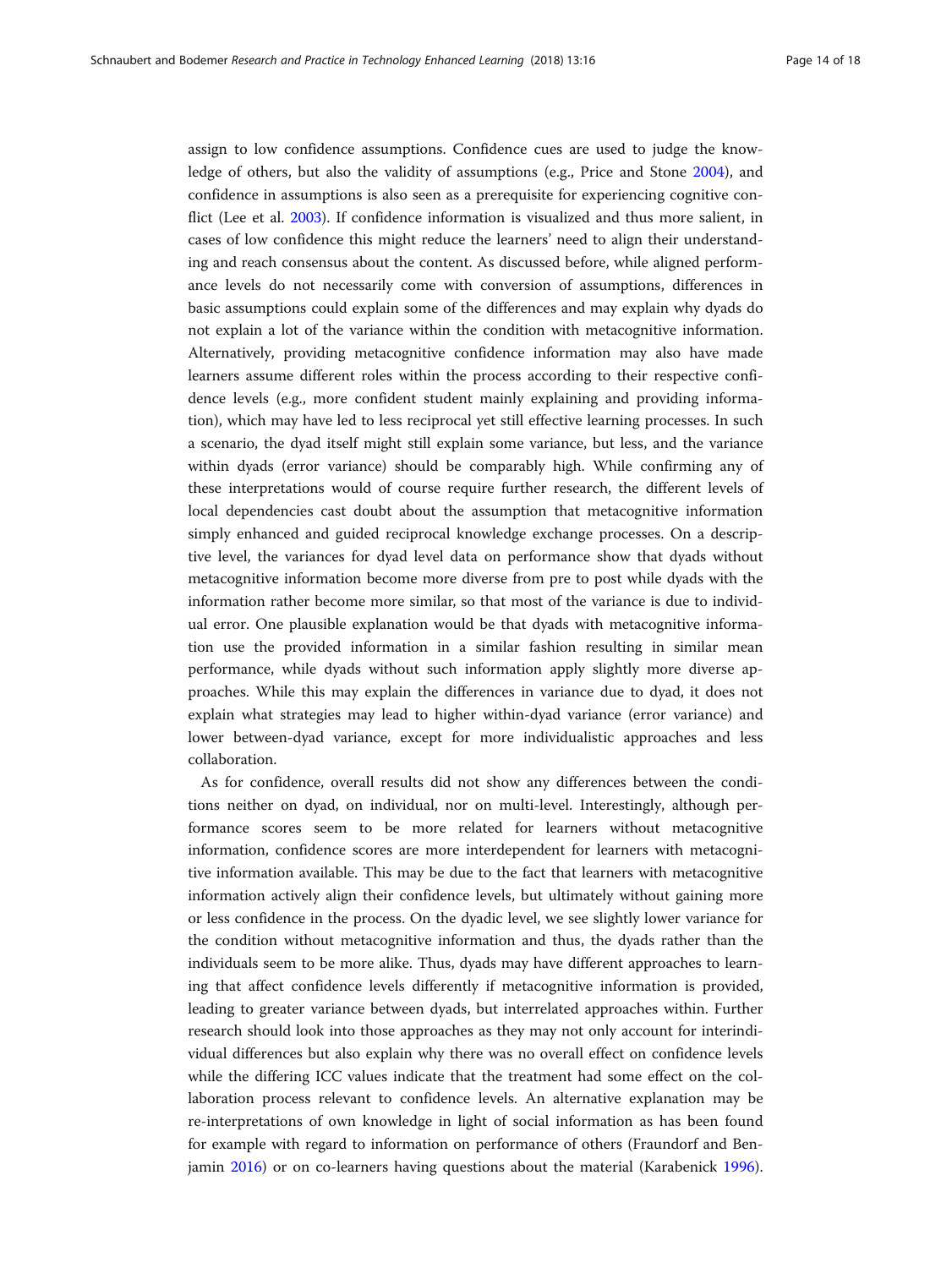In our study, learners may have established an agreement on how overly confident they were about the learning material, especially when confidence information was provided. While negotiating agreement is a collaborative act, this explanation focuses more on the common exposure aspect of interdependence, because such alignment processes may well happen without the learners interacting or explicitly discussing confidence if metacognitive information is provided. Finally, it is important to point out that unexplained (error) variances in confidence levels were quite different between the conditions pre collaboration and thus, some effects might be due to random differences between the learners rather than experimental treatment.

Of course, our descriptive analyses of changes and differences in variances are not suitable to draw definite conclusions. Rather, they provide clues into possible mechanisms of collaboration that may be used to generate hypotheses to be tested in further studies. Similarly, while the ICC values post collaboration seem very different descriptively, confidence intervals are quite large due to the small samples and considerably overlap, so jumping to conclusions may be premature. However, they still provide however-fragile evidence that suggests that collaboration processes might have been affected by the treatment in an unexpected way and should thus be further examined.

Overall, comparing dyadic and individual level data showed that both approaches produced similar outcomes for our data. Multi-level analyses reached similar conclusions, although the effect sizes were smaller and the interaction effect on performance was not statistically significant. Since the advantages of multi-level approaches to analyze data within collaborative learning settings have been repeatedly illustrated elsewhere (for detailed examples contrasting results drawn from individual, dyadic, and multi-level analyses, see, e.g., Janssen et al. [2011\)](#page-16-0), we did not compare multi-level results with dyadic and individual data in detail. Rather, we argue that looking into the ICCs and variances allowed us to gain some insight into the collaboration processes. Using this additional information, we conclude that providing confidence information may have led learners to focus on different aspects of the collaboration—aligning confidence rather than performance levels. While this may lead to higher performance gains, the mechanisms need to be further investigated. To achieve this, methodological one-track approaches are insufficient. Causal models require a sound description of generative mechanisms able to explain variations within the data and quantitative methods are limited to testing for differences and co-variations. Thus, analyses of variance have limited capacity to help us understand the underlying processes of the observed phenomena as they reduce social reality to a fixed set of linear relationships largely disregarding social-contextual complexity and dynamics (cf. Abbott [1988\)](#page-16-0). A meaningful integration of theoretical and statistical models thus requires a combination of in-depth analyses of collaborative and transactive processes to explain observed variances within the data by providing a rationale of causal relationships (e.g., via qualitative analyses of the interaction and communication processes) and inferential statistics to secure these findings on a larger scale.

# Conclusion

Local dependencies in collaborative research are often unwelcome in light of constrains they put on statistical analyses. However, it is important to keep in mind that such dependencies may result from favorable interaction processes. Collaborative learning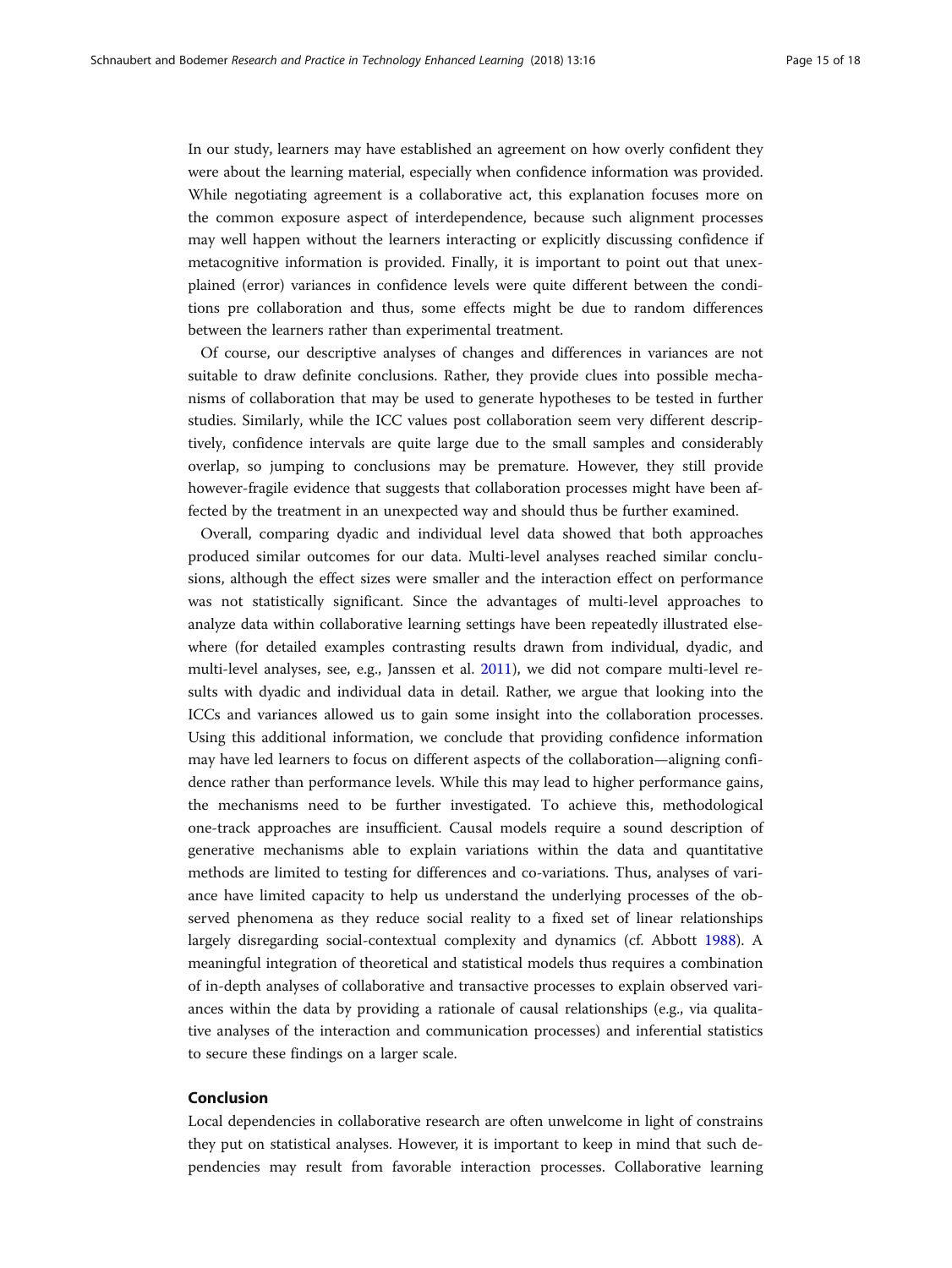scenarios often explicitly target such processes of learners exchanging information, co-constructing knowledge, or in other ways interacting while influencing the learning partners' cognitive processes (Dillenbourg [1999\)](#page-16-0). Hence, the focus of our study was to exemplarily show how interdependencies (i.e., ICCs) may be used to gain more insight into the mechanisms of collaboration. Comparing results of statistical analyses between different units of measurement (individual vs. dyad) and decomposing variance may further provide valuable information easily lost when compensating for these effects rather than interpreting them. While none of the statistical aspects of local dependence discussed in this paper are genuinely new, the results described demonstrate the effect this has on specific dyadic data drawn from a study typical for quantitatively assessing the effect of a treatment to foster collaboration on individual learning outcomes. We argue that this valid information should not be viewed as hampering our statistical design, but as enriching our analyses by providing valuable information. As stated before, interdependence is not a mere statistical phenomenon, but needs to be interpreted psychologically as the result of collaborative processes or shared experiences (Cress [2008](#page-16-0)). Thus, it has theoretical value and should be critically analyzed, especially if the research conducted targets the aforementioned collaboration processes as frequently done in CL research. Interventions designed to support collaborative learning processes affect the interaction processes between learners. These processes are pivotal to collaborative learning, where peers interact while pursuing a learning goal (Dillenbourg et al. [2009](#page-16-0); Suthers [2012](#page-17-0)) and thus, it is reasonable to assume that such interventions affect the interdependence between learners. While in cooperative settings this might be somewhat different (when learners split their work and focus on very different aspects of a task), we argue that when considering collaboration within CL, our underlying theoretical assumptions about collaborative processes should often lead us to expect interdependencies and their absence might be a reason to rethink these assumptions. Apart from adjusting statistical models to the characteristics of our specific data, using quantitative and qualitative methods to take a closer look at the fit between our model assumptions about collaborative processes taking place in a specific educational scenario and the outcome data retrieved is a great opportunity to adjust our assumptions about educational practices and ultimately build better models.

#### Abbreviations

CL: Collaborative learning; CSCL: Computer-supported collaborative learning; ICC: Intra-class correlation coefficient; MC: Metacognitive confidence information; MC−: Research condition without information on the learners' metacognitive confidence; MC+ : Research condition with information on the learners' metacognitive confidence

#### Acknowledgements

Many thanks to Rebecca Streidt, M.Sc., for collecting the data in the course of her Masters' Thesis. Some of the arguments presented in this manuscript were published as a two-page summary in the ICLS 2018 proceedings (Schnaubert L. and Bodemer D. (2018). Interdependence as a treatment effect: An example from group awareness research. In J. Kay and R. Luckin (Eds.), Rethinking Learning in the Digital Age: Making the Learning Sciences Count, 13th International Conference of the Learning Sciences (ICLS) 2018, Vol. 3 (pp. 1457–1458). London, UK: International Society of the Learning Sciences.). The manuscript in its current form has not been published. It differs substantially in content and wording from the previous publication and contains further analyses and details on the background, methods, data and results, as well as elaborated content and additional conclusions.

#### Availability of data and materials

The dataset supporting the conclusions of this article is available in the Open Science Framework (OSF) repository under <https://osf.io/a972m/>. Further data including raw data and materials used in the experiment are available on request. To access this or additional information, please contact the corresponding author.

#### Authors' contributions

Both authors read and approved the final manuscript.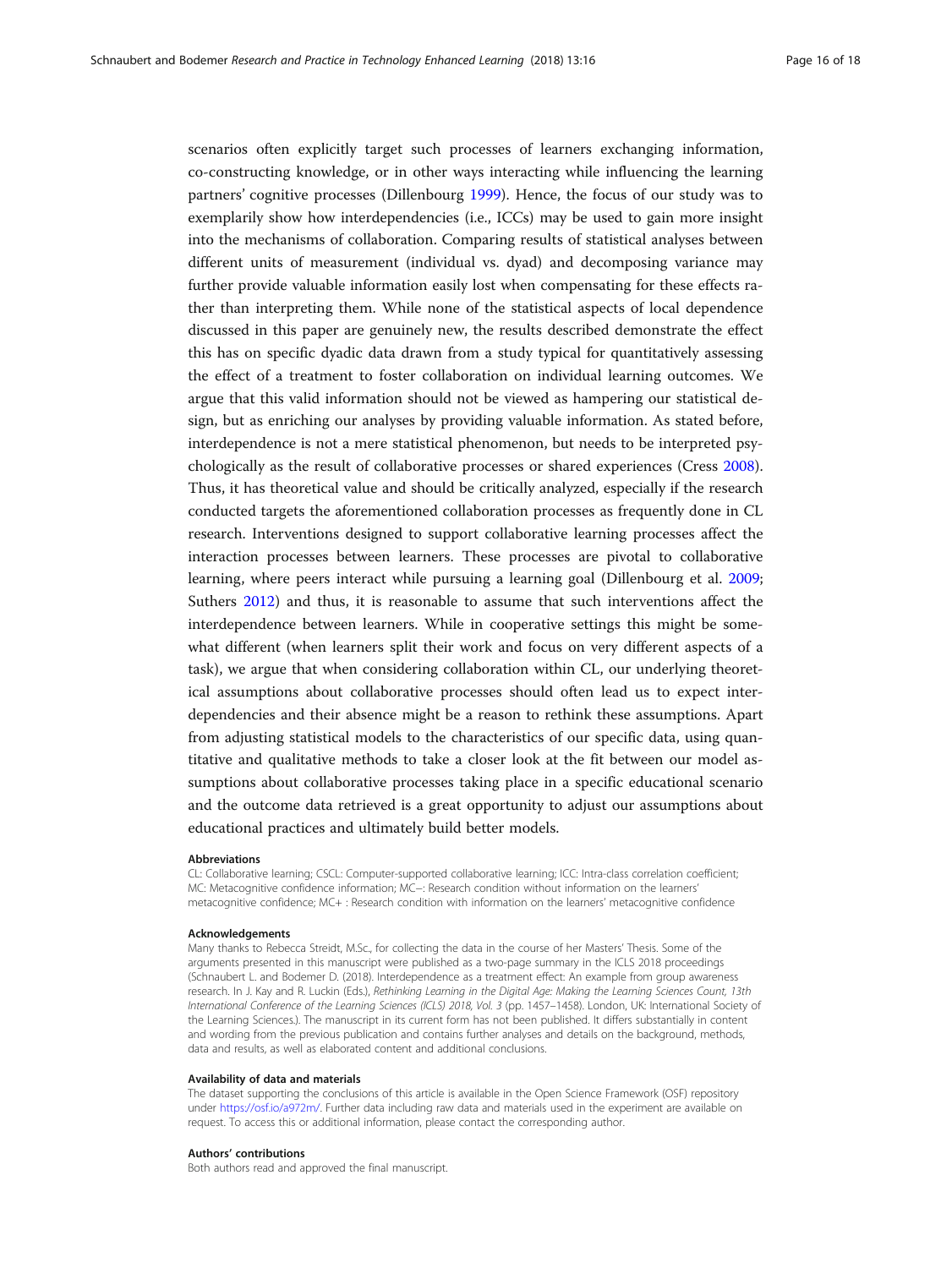### <span id="page-16-0"></span>Competing interests

The authors declare that they have no competing interests.

# Publisher's Note

Springer Nature remains neutral with regard to jurisdictional claims in published maps and institutional affiliations.

Received: 30 May 2018 Accepted: 4 October 2018

#### References

- Abbott, A. (1988). Transcending general linear reality. Sociological Theory, 6(2), 169–186. <https://doi.org/10.2307/202114>. Bliese, P. D., & Hanges, P. J. (2004). Being both too liberal and too conservative: the perils of treating grouped data as though
- they were independent. Organizational Research Methods, 7(4), 400–417. <https://doi.org/10.1177/1094428104268542>. Bodemer, D. (2011). Tacit guidance for collaborative multimedia learning. Computers in Human Behavior, 27(3), 1079–1086.
- [https://doi.org/10.1016/j.chb.2010.05.016.](https://doi.org/10.1016/j.chb.2010.05.016)
- Bodemer, D., & Dehler, J. (2011). Group awareness in CSCL environments. Computers in Human Behavior, 27(3), 1043–1045. [https://doi.org/10.1016/j.chb.2010.07.014.](https://doi.org/10.1016/j.chb.2010.07.014)
- Bodemer, D., Janssen, J., & Schnaubert, L. (2018). Group awareness tools for computer-supported collaborative learning. In F. Fischer, C. E. Hmelo-Silver, S. R. Goldman, & P. Reimann (Eds.), International handbook of the learning sciences (pp. 351– 358). New York, NY: Routledge/Taylor & Francis.
- Bonito, J. A. (2002). The analysis of participation in small groups: methodological and conceptual issues related to interdependence. Small Group Research, 33(4), 412–438. <https://doi.org/10.1177/104649640203300402>.
- Buder, J. (2017). A conceptual framework of knowledge exchange. In S. Schwan & U. Cress (Eds.), The psychology of digital learning (pp. 105–122). Cham: Springer International Publishing. [https://doi.org/10.1007/978-3-319-49077-9\\_6.](https://doi.org/10.1007/978-3-319-49077-9_6)
- Clark, H. H., & Brennan, S. E. (1991). Grounding in communication. In L. B. Resnick, J. M. Levine, & S. D. Teasley (Eds.), Perspectives on socially shared cognition (pp. 127–149). Washington, DC: American Psychological Association.
- Clark, H. H., & Murphy, G. L. (1982). Audience design in meaning and reference. In J.-F. Le Ny & W. Kintsch (Eds.), Advances in Psychology (Vol. 9, pp. 287–299). Amsterdam: North-Holland. [https://doi.org/10.1016/S0166-4115\(09\)60059-5.](https://doi.org/10.1016/S0166-4115(09)60059-5)
- Cress, U. (2008). The need for considering multilevel analysis in CSCL research—an appeal for the use of more advanced statistical methods. International Journal of Computer-Supported Collaborative Learning, 3(1), 69–84. [https://doi.org/10.](https://doi.org/10.1007/s11412-007-9032-2) [1007/s11412-007-9032-2.](https://doi.org/10.1007/s11412-007-9032-2)
- Dehler, J., Bodemer, D., Buder, J., & Hesse, F. W. (2011). Guiding knowledge communication in CSCL via group knowledge awareness. Computers in Human Behavior, 27(3), 1068–1078. [https://doi.org/10.1016/j.chb.2010.05.018.](https://doi.org/10.1016/j.chb.2010.05.018)
- Deiglmayr, A., & Schalk, L. (2015). Weak versus strong knowledge interdependence: a comparison of two rationales for distributing information among learners in collaborative learning settings. Learning and Instruction, 40, 69–78. [https://doi.](https://doi.org/10.1016/j.learninstruc.2015.08.003) [org/10.1016/j.learninstruc.2015.08.003.](https://doi.org/10.1016/j.learninstruc.2015.08.003)
- Dillenbourg, P. (1999). What do you mean by "collaborative learning"? In P. Dillenbourg (Ed.), Collaborative-learning: cognitive and computational approaches (pp. 1–19). Oxford: Elsevier.
- Dillenbourg, P., & Bétrancourt, M. (2006). Collaboration load. In J. Elen & R. E. Clark (Eds.), Handling complexity in learning environments: research and theory (pp. 142–163). Amsterdam: Elsevier.
- Dillenbourg, P., Järvelä, S., & Fischer, F. (2009). The evolution of research on computer-supported collaborative learning. In D. N. Balacheff, D. S. Ludvigsen, D. T. de Jong, D. A. Lazonder, & D. S. Barnes (Eds.), Technology-enhanced learning (pp. 3–19). Dordrecht: Springer.
- Dunlosky, J., & Metcalfe, J. (2009). Metacognition. Los Angeles: Sage Publications.
- Efklides, A. (2008). Metacognition: defining its facets and levels of functioning in relation to self-regulation and co-regulation. European Psychologist, 13(4), 277–287. <https://doi.org/10.1027/1016-9040.13.4.277>.
- Engelmann, T., Dehler, J., Bodemer, D., & Buder, J. (2009). Knowledge awareness in CSCL: a psychological perspective. Computers in Human Behavior, 25(4), 949–960. <https://doi.org/10.1016/j.chb.2009.04.004>.
- Fraundorf, S. H., & Benjamin, A. S. (2016). Conflict and metacognitive control: the mismatch-monitoring hypothesis of how others' knowledge states affect recall. Memory, 24(8), 1108–1122. [https://doi.org/10.1080/09658211.2015.1069853.](https://doi.org/10.1080/09658211.2015.1069853)
- Gonzalez, R., & Griffin, D. (2012). Dyadic data analysis. In H. Cooper, P. M. Camic, D. L. Long, A. T. Panter, D. Rindskopf, & K. J. Sher (Eds.), APA handbook of research methods in psychology, Vol 3: data analysis and research publication (pp. 439–450). Washington, DC: American Psychological Association. [https://doi.org/10.1037/13621-022.](https://doi.org/10.1037/13621-022)
- Griffin, D., & Gonzalez, R. (1995). Correlational analysis of dyad-level data in the exchangeable case. Psychological Bulletin, 118(3), 430–439. <https://doi.org/10.1037/0033-2909.118.3.430>.
- Hesse, F. (2007). Being told to do something or just being aware of something? An alternative approach to scripting in CSCL. In F. Fischer, I. Kollar, H. Mandl, & J. Haake (Eds.), Scripting computer-supported communication of knowledge—cognitive, computational and educational perspectives (pp. 91–98). New York: Springer.
- Hunt, D. P. (2003). The concept of knowledge and how to measure it. Journal of Intellectual Capital, 4(1), 100–113. [https://doi.](https://doi.org/10.1108/14691930310455414) [org/10.1108/14691930310455414.](https://doi.org/10.1108/14691930310455414)
- Janssen, J., & Bodemer, D. (2013). Coordinated computer-supported collaborative learning: awareness and awareness tools. Educational Psychologist, 48(1), 40–55. <https://doi.org/10.1080/00461520.2012.749153>.
- Janssen, J., Erkens, G., Kirschner, P. A., & Kanselaar, G. (2011). Multilevel analysis in CSCL research. In S. Puntambekar, G. Erkens, & C. Hmelo-Silver (Eds.), Analyzing interactions in CSCL (pp. 187–205). Springer US). [https://doi.org/10.1007/978-1-4419-](https://doi.org/10.1007/978-1-4419-7710-6_9) [7710-6\\_9.](https://doi.org/10.1007/978-1-4419-7710-6_9)
- Karabenick, S. A. (1996). Social influences on metacognition: effects of colearner questioning on comprehension monitoring. Journal of Educational Psychology, 88(4), 689–703. <https://doi.org/10.1037/0022-0663.88.4.689>.
- Kenny, D. A., & Kashy, D. A. (2011). Dyadic data analysis using multilevel modeling. In J. Hox & J. K. Roberts (Eds.), Handbook of advanced multilevel analysis (pp. 335–370). New York: Routledge.